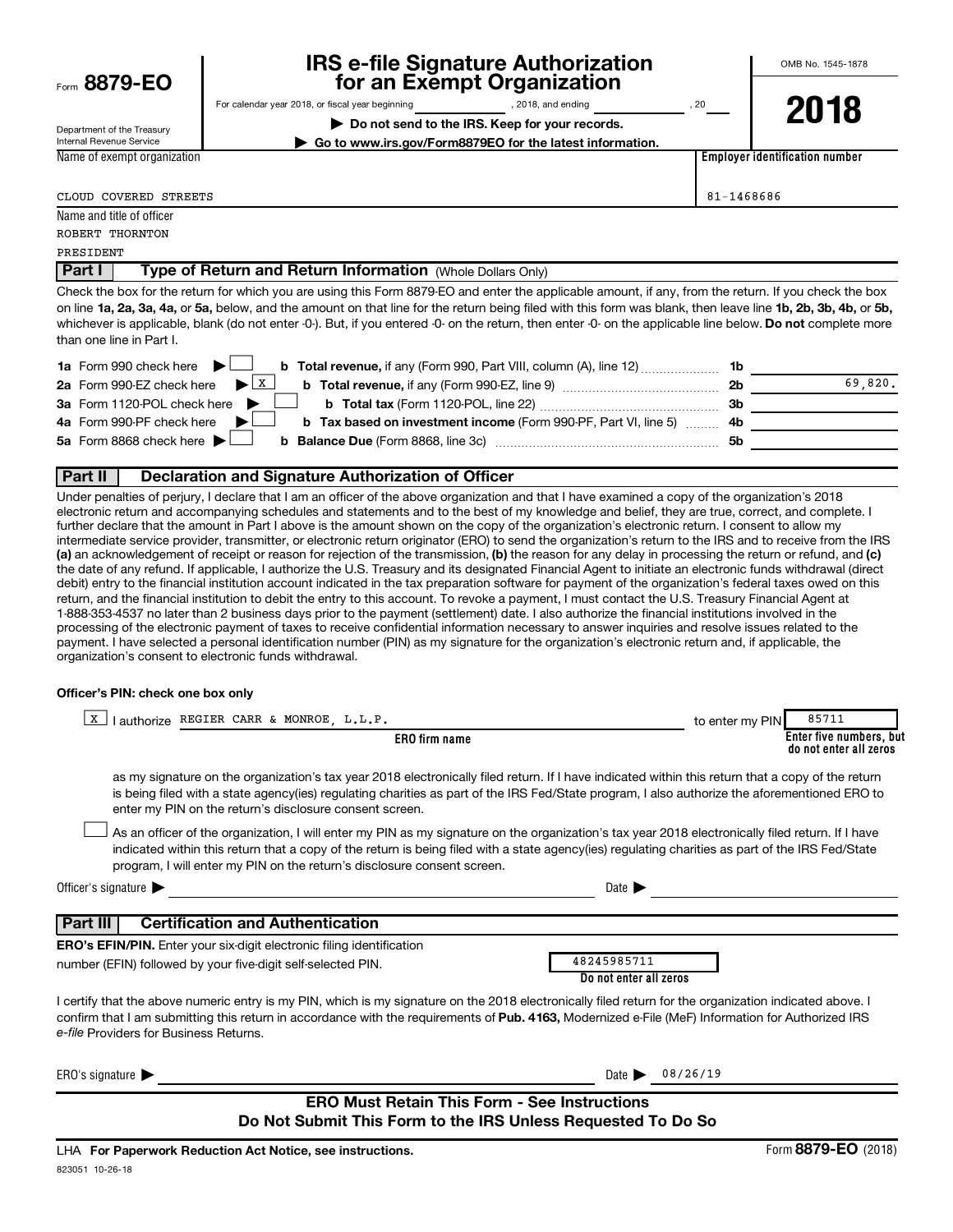# EXTENDED TO NOVEMBER 15, 2019<br>Short Form

Return of Organization Exempt From Income Tax <br> **Short Frame Insection 501(c), 527, or 4947(a)(1) of the Internal Revenue Code (except private foundations) <b>2018** 

**Under section 501(c), 527, or 4947(a)(1) of the Internal Revenue Code (except private foundations)**

**| Do not enter social security numbers on this form as it may be made public.**

Department of the Treasury Internal Revenue Service

**| Go to www.irs.gov/Form990EZ for instructions and the latest information.**

OMB No. 1545-1150

**Open to Public Inspection**

|                   |                         |                             | For the 2018 calendar year, or tax year beginning                                                                                                                                                                              |                  | and ending             |                               |                                                                                 |
|-------------------|-------------------------|-----------------------------|--------------------------------------------------------------------------------------------------------------------------------------------------------------------------------------------------------------------------------|------------------|------------------------|-------------------------------|---------------------------------------------------------------------------------|
|                   | Check if<br>applicable: |                             | <b>C</b> Name of organization                                                                                                                                                                                                  |                  |                        |                               | D Employer identification number                                                |
|                   |                         | Address change              |                                                                                                                                                                                                                                |                  |                        |                               |                                                                                 |
|                   |                         | Name change                 | CLOUD COVERED STREETS                                                                                                                                                                                                          |                  |                        | 81-1468686                    |                                                                                 |
|                   |                         | Initial return              | Number and street (or P.O. box, if mail is not delivered to street address)                                                                                                                                                    |                  |                        | Room/suite E Telephone number |                                                                                 |
|                   |                         | Final return/<br>terminated | 4314 N 29TH PL                                                                                                                                                                                                                 |                  |                        |                               | $520 - 209 - 1710$                                                              |
|                   |                         | Amended return              | City or town, state or province, country, and ZIP or foreign postal code                                                                                                                                                       |                  |                        | F Group Exemption             |                                                                                 |
|                   |                         | Application pending         | PHOENIX, AZ 85016                                                                                                                                                                                                              |                  |                        | Number $\blacktriangleright$  |                                                                                 |
|                   |                         | <b>G</b> Accounting Method: | x Cash<br>Accrual<br>Other (specify) $\blacktriangleright$                                                                                                                                                                     |                  |                        |                               | <b>H</b> Check $\blacktriangleright$ $\lfloor x \rfloor$ if the organization is |
|                   |                         |                             | Website: WWW.CLOUDCOVEREDSTREETS.ORG                                                                                                                                                                                           |                  |                        |                               | not required to attach Schedule B                                               |
|                   |                         |                             | Tax-exempt status (check only one) $\frac{\mathbf{x}}{s}$ 501(c)(3)<br>$501(c)$ (<br>$\sqrt{\frac{2}{\pi}}$ (insert no.)                                                                                                       |                  | $4947(a)(1)$ or<br>527 |                               | (Form 990, 990-EZ, or 990-PF).                                                  |
|                   |                         |                             | <b>K</b> Form of organization: $\boxed{x}$ Corporation $\boxed{\phantom{a}}$ Trust<br>Association                                                                                                                              | Other            |                        |                               |                                                                                 |
|                   |                         |                             | L Add lines 5b, 6c, and 7b to line 9 to determine gross receipts. If gross receipts are \$200,000 or more, or if total assets (Part II,                                                                                        |                  |                        |                               |                                                                                 |
|                   |                         |                             |                                                                                                                                                                                                                                |                  |                        | - \$                          | 69,820.                                                                         |
|                   | Part I                  |                             | Revenue, Expenses, and Changes in Net Assets or Fund Balances (see the instructions for Part I)                                                                                                                                |                  |                        |                               |                                                                                 |
|                   |                         |                             |                                                                                                                                                                                                                                |                  |                        |                               | $\mathbf{x}$                                                                    |
|                   | $\mathbf{1}$            |                             | Contributions, gifts, grants, and similar amounts received manufactured contributions, gifts, grants, and similar amounts received                                                                                             |                  |                        | $\mathbf{1}$                  | 69,820.                                                                         |
|                   | $\overline{2}$          |                             | Program service revenue including government fees and contracts [11] matter contracts and contracts and contracts and contracts and contracts and contracts and services are produced as $P$                                   |                  |                        | $\overline{2}$                |                                                                                 |
|                   | 3                       |                             |                                                                                                                                                                                                                                |                  |                        | 3                             |                                                                                 |
|                   | 4                       |                             |                                                                                                                                                                                                                                |                  |                        | 4                             |                                                                                 |
|                   | 5a                      |                             |                                                                                                                                                                                                                                | 5а               |                        |                               |                                                                                 |
|                   | D                       |                             |                                                                                                                                                                                                                                | 5b               |                        |                               |                                                                                 |
|                   | C                       |                             | Gain or (loss) from sale of assets other than inventory (Subtract line 5b from line 5a)                                                                                                                                        |                  |                        | 5с                            |                                                                                 |
|                   | 6                       |                             | Gaming and fundraising events:                                                                                                                                                                                                 |                  |                        |                               |                                                                                 |
|                   | a                       |                             | Gross income from gaming (attach Schedule G if greater than                                                                                                                                                                    |                  |                        |                               |                                                                                 |
| Revenue           |                         | $$15,000$ )                 |                                                                                                                                                                                                                                | 6а               |                        |                               |                                                                                 |
|                   |                         |                             | <b>b</b> Gross income from fundraising events (not including \$                                                                                                                                                                | of contributions |                        |                               |                                                                                 |
|                   |                         |                             | from fundraising events reported on line 1) (attach Schedule G if the sum of such                                                                                                                                              |                  |                        |                               |                                                                                 |
|                   |                         |                             | gross income and contributions exceeds \$15,000)                                                                                                                                                                               | 6b               |                        |                               |                                                                                 |
|                   | C                       |                             | Less: direct expenses from gaming and fundraising events                                                                                                                                                                       | 6c               |                        |                               |                                                                                 |
|                   |                         |                             | Net income or (loss) from gaming and fundraising events (add lines 6a and 6b and subtract line 6c) [[[[[[[[[[                                                                                                                  |                  |                        | 6d                            |                                                                                 |
|                   | 7a                      |                             |                                                                                                                                                                                                                                | 7a               |                        |                               |                                                                                 |
|                   | b                       |                             |                                                                                                                                                                                                                                | 7b               |                        |                               |                                                                                 |
|                   | C                       |                             |                                                                                                                                                                                                                                |                  |                        | 7c                            |                                                                                 |
|                   | 8                       |                             | Other revenue (describe in Schedule O)                                                                                                                                                                                         |                  |                        | 8                             |                                                                                 |
|                   | 9                       |                             |                                                                                                                                                                                                                                |                  |                        | 9                             | 69,820.                                                                         |
|                   | 10<br>11                |                             |                                                                                                                                                                                                                                |                  |                        | 10                            |                                                                                 |
|                   | 12                      |                             | Salaries, other compensation, and employee benefits                                                                                                                                                                            |                  |                        | 11<br>12                      | 28,500.                                                                         |
| Expenses          | 13                      |                             | Professional fees and other payments to independent contractors [11] [11] professional fees and other payments to independent contractors [11] professional fees and other payments to independent contractors [11] profession |                  |                        | 13                            |                                                                                 |
|                   | 14                      |                             | Occupancy, rent, utilities, and maintenance manufactured and contain an according to the manufacture of the ma                                                                                                                 |                  |                        | 14                            |                                                                                 |
|                   | 15                      |                             |                                                                                                                                                                                                                                |                  |                        | 15                            |                                                                                 |
|                   | 16                      |                             | Other expenses (describe in Schedule O)<br>SEE SCHEDULE O                                                                                                                                                                      |                  |                        | 16                            | 10,272.                                                                         |
|                   | 17                      |                             | Total expenses. Add lines 10 through 16                                                                                                                                                                                        |                  |                        | 17                            | 38,772.                                                                         |
|                   | 18                      |                             | Excess or (deficit) for the year (Subtract line 17 from line 9)                                                                                                                                                                |                  |                        | 18                            | 31,048.                                                                         |
| <b>Net Assets</b> | 19                      |                             | Net assets or fund balances at beginning of year (from line 27, column (A))                                                                                                                                                    |                  |                        |                               |                                                                                 |
|                   |                         |                             |                                                                                                                                                                                                                                |                  |                        | 19                            | 3,653.                                                                          |
|                   | 20                      |                             | Other changes in net assets or fund balances (explain in Schedule O)                                                                                                                                                           |                  |                        | 20                            |                                                                                 |
|                   | 21                      |                             | Net assets or fund balances at end of year. Combine lines 18 through 20                                                                                                                                                        |                  |                        | 21                            | 34,701.                                                                         |
|                   |                         |                             |                                                                                                                                                                                                                                |                  |                        |                               |                                                                                 |

**For Paperwork Reduction Act Notice, see the separate instructions.** LHA Form (2018)

**990-EZ**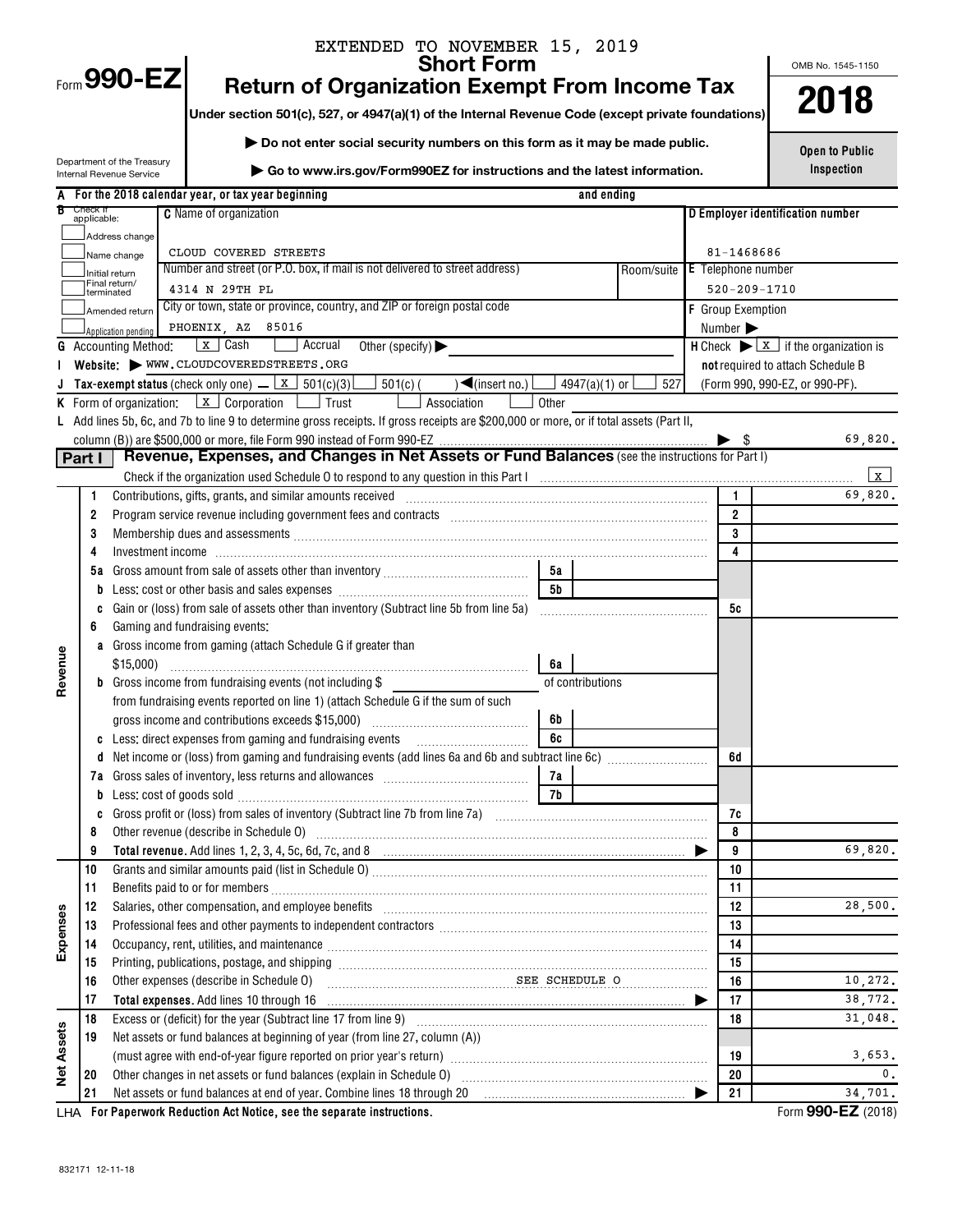|    | Form 990-EZ (2018)<br>CLOUD COVERED STREETS                                                                                                                 |                                          |                                            |    | 81-1468686                                 | Page 2                                               |
|----|-------------------------------------------------------------------------------------------------------------------------------------------------------------|------------------------------------------|--------------------------------------------|----|--------------------------------------------|------------------------------------------------------|
|    | <b>Balance Sheets</b> (see the instructions for Part II)<br>Part II                                                                                         |                                          |                                            |    |                                            |                                                      |
|    | Check if the organization used Schedule O to respond to any question in this Part II                                                                        |                                          |                                            |    |                                            |                                                      |
|    |                                                                                                                                                             |                                          | (A) Beginning of year                      |    |                                            | (B) End of year                                      |
| 22 |                                                                                                                                                             |                                          | 3,653.                                     | 22 |                                            | 34,701.                                              |
| 23 |                                                                                                                                                             |                                          |                                            | 23 |                                            |                                                      |
| 24 |                                                                                                                                                             |                                          |                                            | 24 |                                            |                                                      |
| 25 | Total assets <b>communications</b> and assets <b>and assets communications continued assets communications</b>                                              |                                          | 3,653.                                     | 25 |                                            | 34,701.                                              |
| 26 |                                                                                                                                                             |                                          | 0                                          | 26 |                                            | 0.                                                   |
| 27 | Net assets or fund balances (line 27 of column (B) must agree with line 21)                                                                                 |                                          | 3,653.                                     | 27 |                                            | 34,701.                                              |
|    | Part III   Statement of Program Service Accomplishments (see the instructions for Part III)                                                                 |                                          |                                            |    |                                            | <b>Expenses</b>                                      |
|    | Check if the organization used Schedule O to respond to any question in this Part III $\angle x$                                                            |                                          |                                            |    |                                            | (Required for section<br>$501(c)(3)$ and $501(c)(4)$ |
|    | What is the organization's primary exempt purpose?SEE SCHEDULE O                                                                                            |                                          |                                            |    |                                            | organizations; optional for                          |
|    | Describe the organization's program service accomplishments for each of its three largest program services, as measured by expenses. In a clear and concise |                                          |                                            |    | others.)                                   |                                                      |
|    | manner, describe the services provided, the number of persons benefited, and other relevant information for each program title.                             |                                          |                                            |    |                                            |                                                      |
|    | 28 PROVISION OF CLOTHING, SHOES, AND ASSISTANCE TO THE                                                                                                      |                                          |                                            |    |                                            |                                                      |
|    | HOMELESS.                                                                                                                                                   |                                          |                                            |    |                                            |                                                      |
|    |                                                                                                                                                             |                                          |                                            |    |                                            |                                                      |
|    | (Grants \$                                                                                                                                                  |                                          |                                            |    | l 28al                                     | 28, 240.                                             |
| 29 |                                                                                                                                                             |                                          |                                            |    |                                            |                                                      |
|    |                                                                                                                                                             |                                          |                                            |    |                                            |                                                      |
|    |                                                                                                                                                             |                                          |                                            |    |                                            |                                                      |
|    | (Grants \$                                                                                                                                                  |                                          |                                            |    | 29a                                        |                                                      |
| 30 |                                                                                                                                                             |                                          |                                            |    |                                            |                                                      |
|    |                                                                                                                                                             |                                          |                                            |    |                                            |                                                      |
|    |                                                                                                                                                             |                                          |                                            |    |                                            |                                                      |
|    | (Grants \$                                                                                                                                                  |                                          |                                            |    | 30a                                        |                                                      |
|    |                                                                                                                                                             |                                          |                                            |    |                                            |                                                      |
|    |                                                                                                                                                             |                                          |                                            |    | 31a                                        |                                                      |
|    | (Grants \$                                                                                                                                                  |                                          |                                            |    |                                            |                                                      |
|    | 32 Total program service expenses (add lines 28a through 31a)                                                                                               |                                          |                                            |    | 32                                         | 28,240.                                              |
|    | Part IV   List of Officers, Directors, Trustees, and Key Employees (list each one even if not compensated - see the instructions for Part IV)               |                                          |                                            |    |                                            |                                                      |
|    | Check if the organization used Schedule O to respond to any question in this Part IV                                                                        |                                          |                                            |    |                                            |                                                      |
|    |                                                                                                                                                             | (b) Average hours<br>per week devoted to | (C) Reportable<br>compensation (Forms      |    | $(d)$ Health benefits,<br>contributions to | (e) Estimated<br>amount of other                     |
|    | (a) Name and title                                                                                                                                          | position                                 | W-2/1099-MISC)<br>(if not paid, enter -0-) |    | employee benefit<br>plans, and deferred    | compensation                                         |
|    | ROBERT THORNTON                                                                                                                                             |                                          |                                            |    | compensation                               |                                                      |
|    |                                                                                                                                                             |                                          |                                            |    |                                            |                                                      |
|    | PRESIDENT                                                                                                                                                   | 40.00                                    | 28,500.                                    |    | $\mathbf 0$ .                              | 0.                                                   |
|    | <b>BRIE MAROK</b><br><b>DIRECTOR</b>                                                                                                                        | 0.10                                     | 0.                                         |    | 0                                          | 0.                                                   |
|    | BEN GRISSOM                                                                                                                                                 |                                          |                                            |    |                                            |                                                      |
|    | <b>DIRECTOR</b>                                                                                                                                             | 0.10                                     | 0.                                         |    | 0                                          | 0.                                                   |
|    | TAYLOR BOYD                                                                                                                                                 |                                          |                                            |    |                                            |                                                      |
|    | <b>DIRECTOR</b>                                                                                                                                             | 0.10                                     | 0.                                         |    | 0                                          | 0.                                                   |
|    | ASH HANNIG                                                                                                                                                  |                                          |                                            |    |                                            |                                                      |
|    | <b>DIRECTOR</b>                                                                                                                                             | 0.10                                     | 0                                          |    | 0                                          | 0.                                                   |
|    |                                                                                                                                                             |                                          |                                            |    |                                            |                                                      |
|    |                                                                                                                                                             |                                          |                                            |    |                                            |                                                      |
|    |                                                                                                                                                             |                                          |                                            |    |                                            |                                                      |
|    |                                                                                                                                                             |                                          |                                            |    |                                            |                                                      |
|    |                                                                                                                                                             |                                          |                                            |    |                                            |                                                      |
|    |                                                                                                                                                             |                                          |                                            |    |                                            |                                                      |
|    |                                                                                                                                                             |                                          |                                            |    |                                            |                                                      |
|    |                                                                                                                                                             |                                          |                                            |    |                                            |                                                      |
|    |                                                                                                                                                             |                                          |                                            |    |                                            |                                                      |
|    |                                                                                                                                                             |                                          |                                            |    |                                            |                                                      |
|    |                                                                                                                                                             |                                          |                                            |    |                                            |                                                      |
|    |                                                                                                                                                             |                                          |                                            |    |                                            |                                                      |
|    |                                                                                                                                                             |                                          |                                            |    |                                            |                                                      |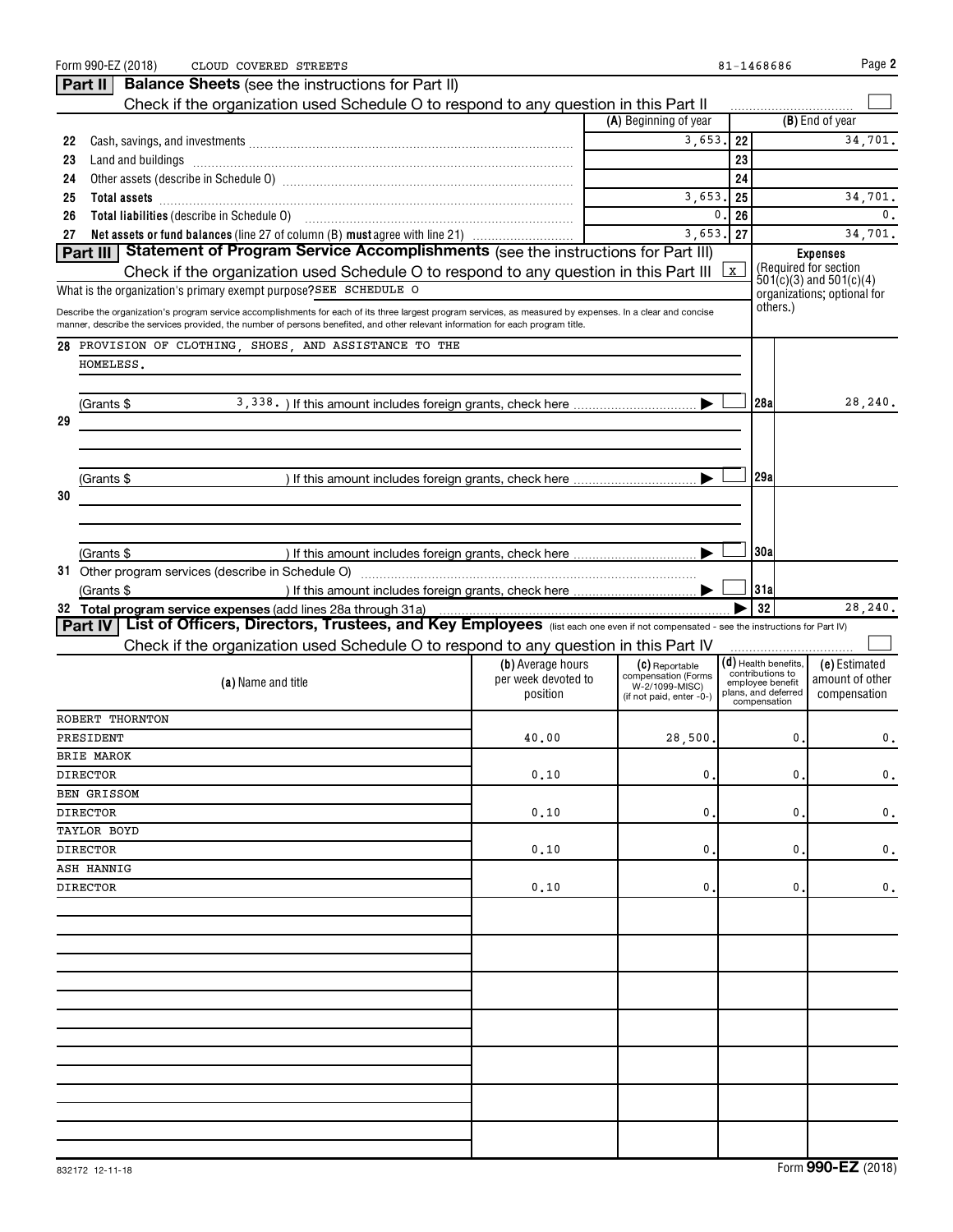|    | 81-1468686<br>Form 990-EZ (2018)<br>CLOUD COVERED STREETS                                                                                                                                                                      |                 |        | Page 3       |
|----|--------------------------------------------------------------------------------------------------------------------------------------------------------------------------------------------------------------------------------|-----------------|--------|--------------|
|    | Other Information (Note the Schedule A and personal benefit contract statement requirements in the<br>Part V                                                                                                                   |                 |        |              |
|    | instructions for Part V.) Check if the organization used Sch. O to respond to any question in this Part V                                                                                                                      |                 |        | $\mathbf{x}$ |
|    |                                                                                                                                                                                                                                |                 | Yes No |              |
| 33 | Did the organization engage in any significant activity not previously reported to the IRS? If "Yes," provide a detailed description of each                                                                                   |                 |        |              |
|    | activity in Schedule O                                                                                                                                                                                                         | 33              |        | х            |
| 34 | Were any significant changes made to the organizing or governing documents? If "Yes," attach a conformed copy of the amended                                                                                                   |                 |        |              |
|    | documents if they reflect a change to the organization's name. Otherwise, explain the change on Schedule O (see instructions)                                                                                                  | 34              |        | x            |
|    | 35a Did the organization have unrelated business gross income of \$1,000 or more during the year from business activities (such as those reported                                                                              |                 |        |              |
|    | on lines 2, 6a, and 7a, among others)?                                                                                                                                                                                         | 35a             |        | x            |
|    |                                                                                                                                                                                                                                | 35 <sub>b</sub> | N/A    |              |
|    | c Was the organization a section $501(c)(4)$ , $501(c)(5)$ , or $501(c)(6)$ organization subject to section 6033(e) notice, reporting, and proxy tax                                                                           |                 |        | х            |
| 36 | Did the organization undergo a liquidation, dissolution, termination, or significant disposition of net assets during the year? If "Yes,"                                                                                      | 35с             |        |              |
|    |                                                                                                                                                                                                                                | 36              |        | x            |
|    | $\mathbf{0}$ .                                                                                                                                                                                                                 |                 |        |              |
|    |                                                                                                                                                                                                                                | 37 <sub>b</sub> |        | х            |
|    | 38 a Did the organization borrow from, or make any loans to, any officer, director, trustee, or key employee or were any such loans made                                                                                       |                 |        |              |
|    |                                                                                                                                                                                                                                | 38a             |        | х            |
|    | 38 <sub>b</sub><br>N/A                                                                                                                                                                                                         |                 |        |              |
| 39 | Section 501(c)(7) organizations. Enter:                                                                                                                                                                                        |                 |        |              |
|    | 39a<br>N/A                                                                                                                                                                                                                     |                 |        |              |
|    | 39 <sub>b</sub><br>N/A                                                                                                                                                                                                         |                 |        |              |
|    | 40a Section 501(c)(3) organizations. Enter amount of tax imposed on the organization during the year under:                                                                                                                    |                 |        |              |
|    | section $4911$<br>0.; section 4912 $\bullet$ 0.; section 4955 $\bullet$<br>0.                                                                                                                                                  |                 |        |              |
|    | <b>b</b> Section 501(c)(3), 501(c)(4), and 501(c)(29) organizations. Did the organization engage in any section 4958 excess benefit                                                                                            |                 |        |              |
|    | transaction during the year, or did it engage in an excess benefit transaction in a prior year that has not been reported on any                                                                                               |                 |        |              |
|    | of its prior Forms 990 or 990-EZ? If "Yes," complete Schedule L, Part I [11] [12] [20] [20] [20] [20] [20] [20                                                                                                                 | 40b             |        | х            |
|    | c Section 501(c)(3), 501(c)(4), and 501(c)(29) organizations. Enter amount of tax imposed on                                                                                                                                   |                 |        |              |
|    | organization managers or disqualified persons during the year under sections 4912, 4955, and 4958<br>0.                                                                                                                        |                 |        |              |
|    | d Section 501(c)(3), 501(c)(4), and 501(c)(29) organizations. Enter amount of tax on line 40c reimbursed<br>0.                                                                                                                 |                 |        |              |
|    | by the organization<br>e All organizations. At any time during the tax year, was the organization a party to a prohibited tax shelter                                                                                          |                 |        |              |
|    |                                                                                                                                                                                                                                | 40e             |        | х            |
|    | 41 List the states with which a copy of this return is filed $\triangleright$ AZ                                                                                                                                               |                 |        |              |
|    | Telephone no. > 520-209-1710<br>42a The organization's books are in care of THE ORGANIZATION                                                                                                                                   |                 |        |              |
|    | Located at > 4314 N 29TH PL, PHOENIX, AZ<br>$ZIP + 4$ $\triangleright$ 85016                                                                                                                                                   |                 |        |              |
|    | <b>b</b> At any time during the calendar year, did the organization have an interest in or a signature or other authority                                                                                                      |                 |        |              |
|    | over a financial account in a foreign country (such as a bank account, securities account, or other financial                                                                                                                  |                 | Yes No |              |
|    | account)?                                                                                                                                                                                                                      | 42 b            |        | x            |
|    | If "Yes," enter the name of the foreign country:                                                                                                                                                                               |                 |        |              |
|    | See the instructions for exceptions and filing requirements for FinCEN Form 114, Report of Foreign Bank and Financial Accounts (FBAR).                                                                                         |                 |        |              |
|    |                                                                                                                                                                                                                                | 42c             |        | х            |
|    | If "Yes," enter the name of the foreign country:                                                                                                                                                                               |                 |        |              |
| 43 | Section 4947(a)(1) nonexempt charitable trusts filing Form 990-EZ in lieu of Form 1041 - Check here manufactured and the manufactured with the section 4947(a)(1) nonexempt charitable trusts filing Form 990-EZ in lieu of Fo |                 |        |              |
|    |                                                                                                                                                                                                                                | N/A             |        |              |
|    |                                                                                                                                                                                                                                |                 | Yes No |              |
|    | 44 a Did the organization maintain any donor advised funds during the year? If "Yes," Form 990 must be completed instead of                                                                                                    |                 |        |              |
|    | Form 990-EZ                                                                                                                                                                                                                    | 44a             |        | Χ            |
|    | <b>b</b> Did the organization operate one or more hospital facilities during the year? If "Yes," Form 990 must be completed instead                                                                                            |                 |        |              |
|    |                                                                                                                                                                                                                                | 44 b            |        | Х            |
|    |                                                                                                                                                                                                                                | 44c             |        | Х            |
|    | d If "Yes" to line 44c, has the organization filed a Form 720 to report these payments? If "No," provide an explanation                                                                                                        |                 |        |              |
|    |                                                                                                                                                                                                                                | 44 d            |        |              |
|    |                                                                                                                                                                                                                                | 45a             |        | Χ            |
|    | <b>b</b> Did the organization receive any payment from or engage in any transaction with a controlled entity within the meaning of section                                                                                     |                 |        |              |
|    |                                                                                                                                                                                                                                | 45b             |        |              |
|    |                                                                                                                                                                                                                                |                 |        |              |

 **990-EZ** Form (2018)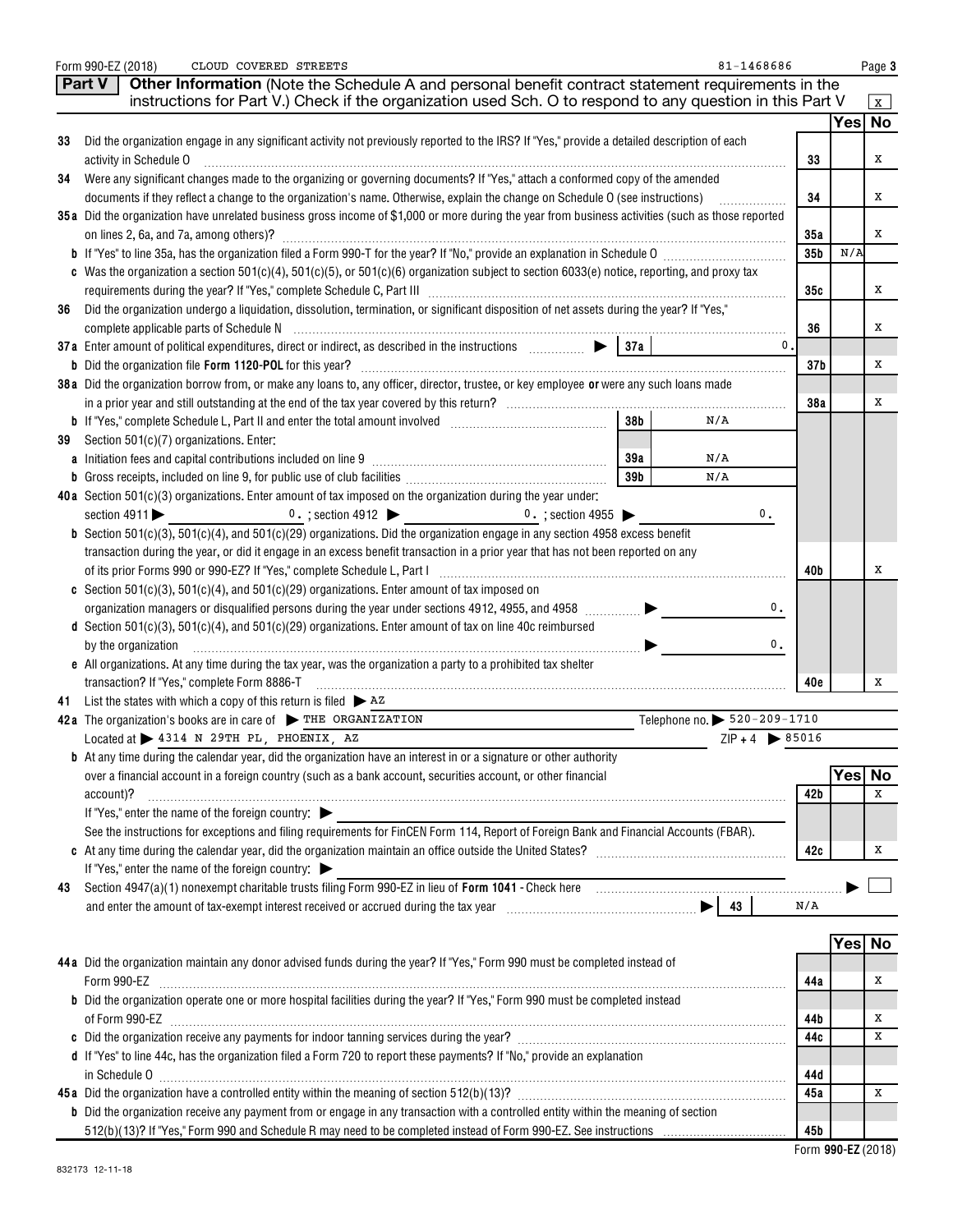|                     |                 | Form 990-EZ (2018) | CLOUD COVERED STREETS                                                                                                                                                      |                      |                     |          |                                       | 81-1468686                                 |                     |                  | Page 4    |
|---------------------|-----------------|--------------------|----------------------------------------------------------------------------------------------------------------------------------------------------------------------------|----------------------|---------------------|----------|---------------------------------------|--------------------------------------------|---------------------|------------------|-----------|
|                     |                 |                    |                                                                                                                                                                            |                      |                     |          |                                       |                                            |                     |                  | Yes No    |
| 46                  |                 |                    | Did the organization engage, directly or indirectly, in political campaign activities on behalf of or in opposition to candidates for public office?                       |                      |                     |          |                                       |                                            |                     |                  |           |
|                     | Part VI         |                    |                                                                                                                                                                            |                      |                     |          |                                       |                                            | 46                  |                  | х         |
|                     |                 |                    | Section 501(c)(3) Organizations Only<br>All section 501(c)(3) organizations must answer questions 47-49b and 52, and complete the tables for lines 50 and 51.              |                      |                     |          |                                       |                                            |                     |                  |           |
|                     |                 |                    |                                                                                                                                                                            |                      |                     |          |                                       |                                            |                     |                  |           |
|                     |                 |                    |                                                                                                                                                                            |                      |                     |          |                                       |                                            |                     | Yes              | <b>No</b> |
| 47                  |                 |                    | Did the organization engage in lobbying activities or have a section 501(h) election in effect during the tax year? If "Yes," complete Sch. C, Part II                     |                      |                     |          |                                       |                                            | 47                  |                  | X         |
| 48                  |                 |                    |                                                                                                                                                                            |                      |                     |          |                                       |                                            | 48                  |                  | х         |
|                     |                 |                    |                                                                                                                                                                            |                      |                     |          |                                       |                                            | 49a                 |                  | х         |
|                     |                 |                    |                                                                                                                                                                            |                      |                     |          |                                       |                                            | 49b                 |                  |           |
| 50                  |                 |                    | Complete this table for the organization's five highest compensated employees (other than officers, directors, trustees, and key employees) who each received more         |                      |                     |          |                                       |                                            |                     |                  |           |
|                     |                 |                    | than \$100,000 of compensation from the organization. If there is none, enter "None."                                                                                      |                      |                     |          |                                       |                                            |                     |                  |           |
|                     |                 |                    | (a) Name and title of each employee                                                                                                                                        |                      | (b) Average hours   |          | (C) Reportable                        | $(d)$ Health benefits,<br>contributions to |                     | (e) Estimated    |           |
|                     |                 |                    |                                                                                                                                                                            |                      | per week devoted to |          | compensation (Forms<br>W-2/1099-MISC) | employee benefit<br>plans, and deferred    |                     | amount of other  |           |
|                     |                 |                    | NONE                                                                                                                                                                       |                      | position            |          |                                       | compensation                               |                     | compensation     |           |
|                     |                 |                    |                                                                                                                                                                            |                      |                     |          |                                       |                                            |                     |                  |           |
|                     |                 |                    |                                                                                                                                                                            |                      |                     |          |                                       |                                            |                     |                  |           |
|                     |                 |                    |                                                                                                                                                                            |                      |                     |          |                                       |                                            |                     |                  |           |
|                     |                 |                    |                                                                                                                                                                            |                      |                     |          |                                       |                                            |                     |                  |           |
|                     |                 |                    |                                                                                                                                                                            |                      |                     |          |                                       |                                            |                     |                  |           |
|                     |                 |                    |                                                                                                                                                                            |                      |                     |          |                                       |                                            |                     |                  |           |
|                     |                 |                    |                                                                                                                                                                            |                      |                     |          |                                       |                                            |                     |                  |           |
|                     |                 |                    |                                                                                                                                                                            |                      |                     |          |                                       |                                            |                     |                  |           |
|                     |                 |                    |                                                                                                                                                                            |                      |                     |          |                                       |                                            |                     |                  |           |
|                     |                 |                    | Total number of other employees paid over \$100,000                                                                                                                        |                      |                     |          |                                       |                                            |                     |                  |           |
| f<br>51             |                 |                    | Complete this table for the organization's five highest compensated independent contractors who each received more than \$100,000 of compensation from the                 |                      |                     |          |                                       |                                            |                     |                  |           |
|                     |                 |                    | <b>NONE</b><br>organization. If there is none, enter "None."                                                                                                               |                      |                     |          |                                       |                                            |                     |                  |           |
|                     |                 |                    | (a) Name and business address of each independent contractor                                                                                                               |                      |                     |          | (b) Type of service                   |                                            |                     | (c) Compensation |           |
|                     |                 |                    |                                                                                                                                                                            |                      |                     |          |                                       |                                            |                     |                  |           |
|                     |                 |                    |                                                                                                                                                                            |                      |                     |          |                                       |                                            |                     |                  |           |
|                     |                 |                    |                                                                                                                                                                            |                      |                     |          |                                       |                                            |                     |                  |           |
|                     |                 |                    |                                                                                                                                                                            |                      |                     |          |                                       |                                            |                     |                  |           |
|                     |                 |                    |                                                                                                                                                                            |                      |                     |          |                                       |                                            |                     |                  |           |
|                     |                 |                    |                                                                                                                                                                            |                      |                     |          |                                       |                                            |                     |                  |           |
|                     |                 |                    |                                                                                                                                                                            |                      |                     |          |                                       |                                            |                     |                  |           |
|                     |                 |                    |                                                                                                                                                                            |                      |                     |          |                                       |                                            |                     |                  |           |
|                     |                 |                    |                                                                                                                                                                            |                      |                     |          |                                       |                                            |                     |                  |           |
|                     |                 |                    |                                                                                                                                                                            |                      |                     |          |                                       |                                            |                     |                  |           |
|                     |                 |                    |                                                                                                                                                                            |                      |                     |          |                                       |                                            |                     |                  |           |
| 52                  |                 |                    | Did the organization complete Schedule A? Note: All section $501(c)(3)$ organizations must attach a                                                                        |                      |                     |          |                                       |                                            |                     |                  |           |
|                     |                 |                    |                                                                                                                                                                            |                      |                     |          |                                       |                                            | X<br>Yes            |                  | No        |
|                     |                 |                    | Under penalties of perjury, I declare that I have examined this return, including accompanying schedules and statements, and to the best of my knowledge and belief, it is |                      |                     |          |                                       |                                            |                     |                  |           |
|                     |                 |                    | true, correct, and complete. Declaration of preparer (other than officer) is based on all information of which preparer has any knowledge.                                 |                      |                     |          |                                       |                                            |                     |                  |           |
|                     |                 |                    | Signature of officer                                                                                                                                                       |                      |                     |          |                                       | Date                                       |                     |                  |           |
| Sign<br><b>Here</b> |                 |                    |                                                                                                                                                                            |                      |                     |          |                                       |                                            |                     |                  |           |
|                     |                 |                    | ROBERT THORNTON, PRESIDENT<br>Type or print name and title                                                                                                                 |                      |                     |          |                                       |                                            |                     |                  |           |
|                     |                 |                    | Print/Type preparer's name                                                                                                                                                 | Preparer's signature |                     | Date     | Check                                 | <b>PTIN</b>                                |                     |                  |           |
|                     |                 |                    |                                                                                                                                                                            | DAVID B. BARBER,     |                     |          | self-employed                         |                                            |                     |                  |           |
| Paid                |                 |                    | DAVID B. BARBER, CPA/CFE/CGMA CPA/CFE/CGMA                                                                                                                                 |                      |                     | 08/26/19 |                                       | P00348638                                  |                     |                  |           |
|                     | Preparer        |                    | Firm's name REGIER CARR & MONROE, L.L.P.                                                                                                                                   |                      |                     |          |                                       | Firm's EIN +48-0573184                     |                     |                  |           |
|                     | <b>Use Only</b> |                    | Firm's address > 4801 E. BROADWAY BLVD., SUITE 501                                                                                                                         |                      |                     |          | Phone no.                             | $520 - 624 - 8229$                         |                     |                  |           |
|                     |                 |                    | TUCSON, AZ 85711                                                                                                                                                           |                      |                     |          |                                       |                                            |                     |                  |           |
|                     |                 |                    |                                                                                                                                                                            |                      |                     |          |                                       |                                            | $\mathbf{x}$<br>Yes |                  | No        |
|                     |                 |                    |                                                                                                                                                                            |                      |                     |          |                                       |                                            |                     |                  |           |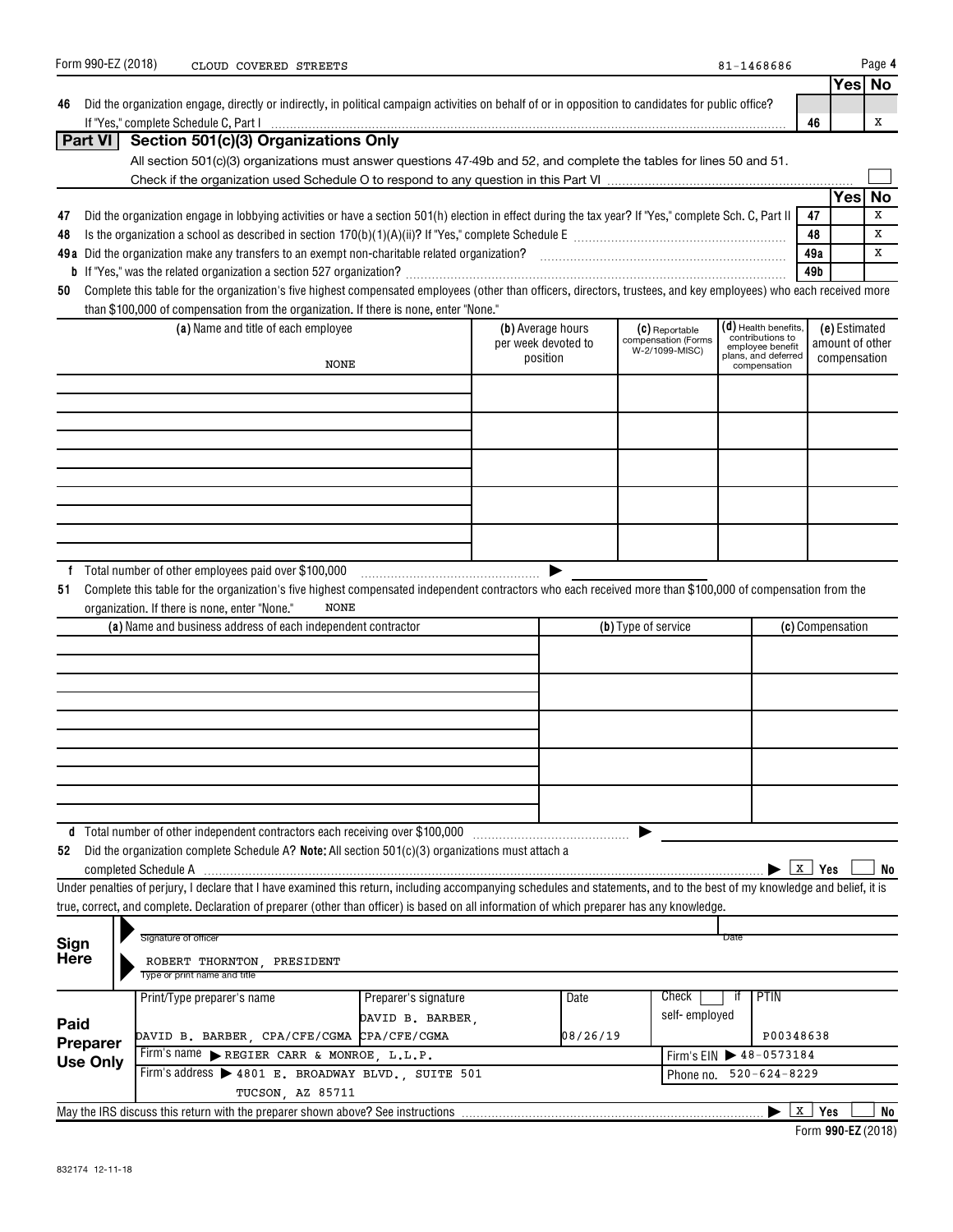## **SCHEDULE A**

Department of the Treasury Internal Revenue Service

# Form 990 or 990-EZ)<br>
Complete if the organization is a section 501(c)(3) organization or a section<br> **Public Charity Status and Public Support**

**4947(a)(1) nonexempt charitable trust.**

**| Attach to Form 990 or Form 990-EZ.** 

**| Go to www.irs.gov/Form990 for instructions and the latest information.**

| OMB No. 1545-0047                   |
|-------------------------------------|
|                                     |
| <b>Open to Public</b><br>Inspection |
|                                     |

|        |                      | Name of the organization                                                                                                                                       |                       |                                                       |                                                                |    |                            |  | <b>Employer identification number</b> |
|--------|----------------------|----------------------------------------------------------------------------------------------------------------------------------------------------------------|-----------------------|-------------------------------------------------------|----------------------------------------------------------------|----|----------------------------|--|---------------------------------------|
|        |                      |                                                                                                                                                                | CLOUD COVERED STREETS |                                                       |                                                                |    |                            |  | 81-1468686                            |
| Part I |                      | Reason for Public Charity Status (All organizations must complete this part.) See instructions.                                                                |                       |                                                       |                                                                |    |                            |  |                                       |
|        |                      | The organization is not a private foundation because it is: (For lines 1 through 12, check only one box.)                                                      |                       |                                                       |                                                                |    |                            |  |                                       |
| 1      |                      | A church, convention of churches, or association of churches described in section 170(b)(1)(A)(i).                                                             |                       |                                                       |                                                                |    |                            |  |                                       |
| 2      |                      | A school described in section 170(b)(1)(A)(ii). (Attach Schedule E (Form 990 or 990-EZ).)                                                                      |                       |                                                       |                                                                |    |                            |  |                                       |
| 3      |                      | A hospital or a cooperative hospital service organization described in section 170(b)(1)(A)(iii).                                                              |                       |                                                       |                                                                |    |                            |  |                                       |
| 4      |                      |                                                                                                                                                                |                       |                                                       |                                                                |    |                            |  |                                       |
|        |                      | A medical research organization operated in conjunction with a hospital described in section 170(b)(1)(A)(iii). Enter the hospital's name,<br>city, and state: |                       |                                                       |                                                                |    |                            |  |                                       |
| 5      |                      | An organization operated for the benefit of a college or university owned or operated by a governmental unit described in                                      |                       |                                                       |                                                                |    |                            |  |                                       |
|        |                      | section 170(b)(1)(A)(iv). (Complete Part II.)                                                                                                                  |                       |                                                       |                                                                |    |                            |  |                                       |
|        |                      |                                                                                                                                                                |                       |                                                       |                                                                |    |                            |  |                                       |
| 6      | $\boxed{\mathbf{X}}$ | A federal, state, or local government or governmental unit described in section 170(b)(1)(A)(v).                                                               |                       |                                                       |                                                                |    |                            |  |                                       |
| 7      |                      | An organization that normally receives a substantial part of its support from a governmental unit or from the general public described in                      |                       |                                                       |                                                                |    |                            |  |                                       |
|        |                      | section 170(b)(1)(A)(vi). (Complete Part II.)                                                                                                                  |                       |                                                       |                                                                |    |                            |  |                                       |
| 8      |                      | A community trust described in section 170(b)(1)(A)(vi). (Complete Part II.)                                                                                   |                       |                                                       |                                                                |    |                            |  |                                       |
| 9      |                      | An agricultural research organization described in section 170(b)(1)(A)(ix) operated in conjunction with a land-grant college                                  |                       |                                                       |                                                                |    |                            |  |                                       |
|        |                      | or university or a non-land-grant college of agriculture (see instructions). Enter the name, city, and state of the college or                                 |                       |                                                       |                                                                |    |                            |  |                                       |
|        |                      | university:                                                                                                                                                    |                       |                                                       |                                                                |    |                            |  |                                       |
| 10     |                      | An organization that normally receives: (1) more than 33 1/3% of its support from contributions, membership fees, and gross receipts from                      |                       |                                                       |                                                                |    |                            |  |                                       |
|        |                      | activities related to its exempt functions - subject to certain exceptions, and (2) no more than 33 1/3% of its support from gross investment                  |                       |                                                       |                                                                |    |                            |  |                                       |
|        |                      | income and unrelated business taxable income (less section 511 tax) from businesses acquired by the organization after June 30, 1975.                          |                       |                                                       |                                                                |    |                            |  |                                       |
|        |                      | See section 509(a)(2). (Complete Part III.)                                                                                                                    |                       |                                                       |                                                                |    |                            |  |                                       |
| 11     |                      | An organization organized and operated exclusively to test for public safety. See section 509(a)(4).                                                           |                       |                                                       |                                                                |    |                            |  |                                       |
| 12     |                      | An organization organized and operated exclusively for the benefit of, to perform the functions of, or to carry out the purposes of one or                     |                       |                                                       |                                                                |    |                            |  |                                       |
|        |                      | more publicly supported organizations described in section 509(a)(1) or section 509(a)(2). See section 509(a)(3). Check the box in                             |                       |                                                       |                                                                |    |                            |  |                                       |
|        |                      | lines 12a through 12d that describes the type of supporting organization and complete lines 12e, 12f, and 12g.                                                 |                       |                                                       |                                                                |    |                            |  |                                       |
| а      |                      | Type I. A supporting organization operated, supervised, or controlled by its supported organization(s), typically by giving                                    |                       |                                                       |                                                                |    |                            |  |                                       |
|        |                      | the supported organization(s) the power to regularly appoint or elect a majority of the directors or trustees of the supporting                                |                       |                                                       |                                                                |    |                            |  |                                       |
|        |                      | organization. You must complete Part IV, Sections A and B.                                                                                                     |                       |                                                       |                                                                |    |                            |  |                                       |
| b      |                      | Type II. A supporting organization supervised or controlled in connection with its supported organization(s), by having                                        |                       |                                                       |                                                                |    |                            |  |                                       |
|        |                      | control or management of the supporting organization vested in the same persons that control or manage the supported                                           |                       |                                                       |                                                                |    |                            |  |                                       |
|        |                      | organization(s). You must complete Part IV, Sections A and C.                                                                                                  |                       |                                                       |                                                                |    |                            |  |                                       |
| с      |                      | Type III functionally integrated. A supporting organization operated in connection with, and functionally integrated with,                                     |                       |                                                       |                                                                |    |                            |  |                                       |
|        |                      | its supported organization(s) (see instructions). You must complete Part IV, Sections A, D, and E.                                                             |                       |                                                       |                                                                |    |                            |  |                                       |
| d      |                      | Type III non-functionally integrated. A supporting organization operated in connection with its supported organization(s)                                      |                       |                                                       |                                                                |    |                            |  |                                       |
|        |                      | that is not functionally integrated. The organization generally must satisfy a distribution requirement and an attentiveness                                   |                       |                                                       |                                                                |    |                            |  |                                       |
|        |                      | requirement (see instructions). You must complete Part IV, Sections A and D, and Part V.                                                                       |                       |                                                       |                                                                |    |                            |  |                                       |
|        |                      | Check this box if the organization received a written determination from the IRS that it is a Type I, Type II, Type III                                        |                       |                                                       |                                                                |    |                            |  |                                       |
|        |                      | functionally integrated, or Type III non-functionally integrated supporting organization.                                                                      |                       |                                                       |                                                                |    |                            |  |                                       |
| f      |                      | Enter the number of supported organizations                                                                                                                    |                       |                                                       |                                                                |    |                            |  |                                       |
|        |                      | g Provide the following information about the supported organization(s).                                                                                       |                       |                                                       |                                                                |    |                            |  |                                       |
|        |                      | (i) Name of supported                                                                                                                                          | (ii) EIN              | (iii) Type of organization                            | (iv) Is the organization listed<br>in your governing document? |    | (v) Amount of monetary     |  | (vi) Amount of other                  |
|        |                      | organization                                                                                                                                                   |                       | (described on lines 1-10<br>above (see instructions)) | Yes                                                            | No | support (see instructions) |  | support (see instructions)            |
|        |                      |                                                                                                                                                                |                       |                                                       |                                                                |    |                            |  |                                       |
|        |                      |                                                                                                                                                                |                       |                                                       |                                                                |    |                            |  |                                       |
|        |                      |                                                                                                                                                                |                       |                                                       |                                                                |    |                            |  |                                       |
|        |                      |                                                                                                                                                                |                       |                                                       |                                                                |    |                            |  |                                       |
|        |                      |                                                                                                                                                                |                       |                                                       |                                                                |    |                            |  |                                       |
|        |                      |                                                                                                                                                                |                       |                                                       |                                                                |    |                            |  |                                       |
|        |                      |                                                                                                                                                                |                       |                                                       |                                                                |    |                            |  |                                       |
|        |                      |                                                                                                                                                                |                       |                                                       |                                                                |    |                            |  |                                       |
|        |                      |                                                                                                                                                                |                       |                                                       |                                                                |    |                            |  |                                       |
|        |                      |                                                                                                                                                                |                       |                                                       |                                                                |    |                            |  |                                       |
| Total  |                      |                                                                                                                                                                |                       |                                                       |                                                                |    |                            |  |                                       |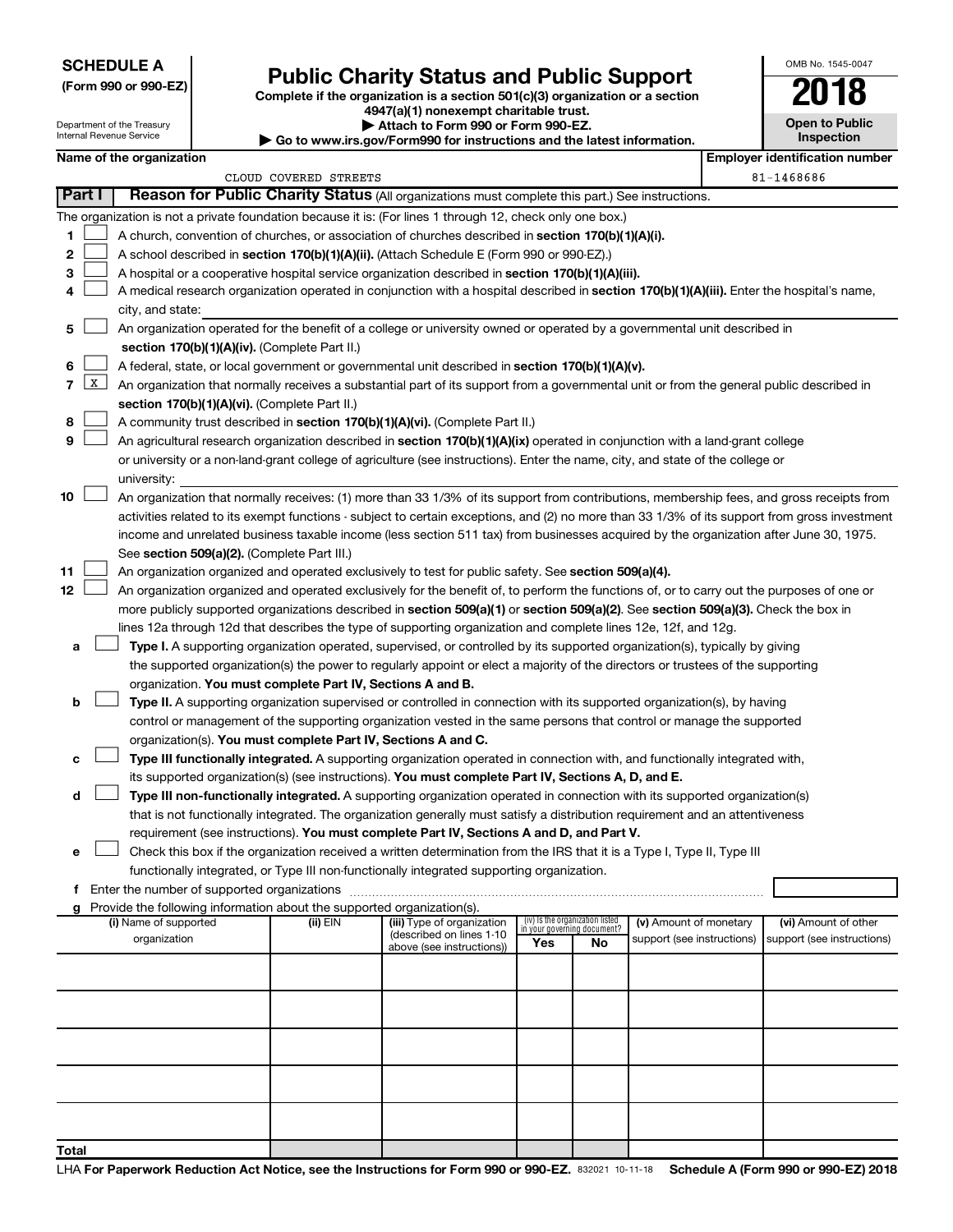| CLOUD<br>COVERED<br>Schedule A (Form 990 or 990-EZ) 2018 | STREETS | O 1<br>1468686<br>ᇰᅩ | Page |  |
|----------------------------------------------------------|---------|----------------------|------|--|
|----------------------------------------------------------|---------|----------------------|------|--|

(Complete only if you checked the box on line 5, 7, or 8 of Part I or if the organization failed to qualify under Part III. If the organization fails to qualify under the tests listed below, please complete Part III.) **Part II Support Schedule for Organizations Described in Sections 170(b)(1)(A)(iv) and 170(b)(1)(A)(vi)**

|     | <b>Section A. Public Support</b>                                                                                                                                                                                               |          |            |            |            |          |           |
|-----|--------------------------------------------------------------------------------------------------------------------------------------------------------------------------------------------------------------------------------|----------|------------|------------|------------|----------|-----------|
|     | Calendar year (or fiscal year beginning in) $\blacktriangleright$                                                                                                                                                              | (a) 2014 | (b) $2015$ | $(c)$ 2016 | $(d)$ 2017 | (e) 2018 | (f) Total |
|     | 1 Gifts, grants, contributions, and                                                                                                                                                                                            |          |            |            |            |          |           |
|     | membership fees received. (Do not                                                                                                                                                                                              |          |            |            |            |          |           |
|     | include any "unusual grants.")                                                                                                                                                                                                 |          |            |            | 15,241.    | 69,820.  | 85,061.   |
|     | 2 Tax revenues levied for the organ-                                                                                                                                                                                           |          |            |            |            |          |           |
|     | ization's benefit and either paid to                                                                                                                                                                                           |          |            |            |            |          |           |
|     | or expended on its behalf                                                                                                                                                                                                      |          |            |            |            |          |           |
|     | 3 The value of services or facilities                                                                                                                                                                                          |          |            |            |            |          |           |
|     | furnished by a governmental unit to                                                                                                                                                                                            |          |            |            |            |          |           |
|     | the organization without charge                                                                                                                                                                                                |          |            |            |            |          |           |
|     | <b>Total.</b> Add lines 1 through 3                                                                                                                                                                                            |          |            |            | 15,241     | 69,820.  | 85,061.   |
| 5   | The portion of total contributions                                                                                                                                                                                             |          |            |            |            |          |           |
|     | by each person (other than a                                                                                                                                                                                                   |          |            |            |            |          |           |
|     | governmental unit or publicly                                                                                                                                                                                                  |          |            |            |            |          |           |
|     | supported organization) included                                                                                                                                                                                               |          |            |            |            |          |           |
|     | on line 1 that exceeds 2% of the                                                                                                                                                                                               |          |            |            |            |          |           |
|     | amount shown on line 11,                                                                                                                                                                                                       |          |            |            |            |          |           |
|     | column (f)                                                                                                                                                                                                                     |          |            |            |            |          |           |
|     | 6 Public support. Subtract line 5 from line 4.                                                                                                                                                                                 |          |            |            |            |          | 85,061.   |
|     | <b>Section B. Total Support</b>                                                                                                                                                                                                |          |            |            |            |          |           |
|     | Calendar year (or fiscal year beginning in) $\blacktriangleright$                                                                                                                                                              | (a) 2014 | (b) 2015   | $(c)$ 2016 | $(d)$ 2017 | (e) 2018 | (f) Total |
|     | 7 Amounts from line 4                                                                                                                                                                                                          |          |            |            | 15,241     | 69,820   | 85,061.   |
| 8   | Gross income from interest,                                                                                                                                                                                                    |          |            |            |            |          |           |
|     | dividends, payments received on                                                                                                                                                                                                |          |            |            |            |          |           |
|     | securities loans, rents, royalties,                                                                                                                                                                                            |          |            |            |            |          |           |
|     | and income from similar sources                                                                                                                                                                                                |          |            |            |            |          |           |
| 9   | Net income from unrelated business                                                                                                                                                                                             |          |            |            |            |          |           |
|     | activities, whether or not the                                                                                                                                                                                                 |          |            |            |            |          |           |
|     | business is regularly carried on                                                                                                                                                                                               |          |            |            |            |          |           |
|     | 10 Other income. Do not include gain                                                                                                                                                                                           |          |            |            |            |          |           |
|     | or loss from the sale of capital                                                                                                                                                                                               |          |            |            |            |          |           |
|     | assets (Explain in Part VI.)                                                                                                                                                                                                   |          |            |            |            |          |           |
| 11. | Total support. Add lines 7 through 10                                                                                                                                                                                          |          |            |            |            |          | 85,061.   |
| 12  | Gross receipts from related activities, etc. (see instructions)                                                                                                                                                                |          |            |            |            | 12       |           |
|     | 13 First five years. If the Form 990 is for the organization's first, second, third, fourth, or fifth tax year as a section 501(c)(3)                                                                                          |          |            |            |            |          |           |
|     | organization, check this box and stop here                                                                                                                                                                                     |          |            |            |            |          | x         |
|     | <b>Section C. Computation of Public Support Percentage</b>                                                                                                                                                                     |          |            |            |            |          |           |
|     |                                                                                                                                                                                                                                |          |            |            |            | 14       | %         |
|     |                                                                                                                                                                                                                                |          |            |            |            | 15       | %         |
|     | 16a 33 1/3% support test - 2018. If the organization did not check the box on line 13, and line 14 is 33 1/3% or more, check this box and                                                                                      |          |            |            |            |          |           |
|     | stop here. The organization qualifies as a publicly supported organization manufaction manufacture or the organization manufacture or the state of the state of the state of the state of the state of the state of the state  |          |            |            |            |          |           |
|     | b 33 1/3% support test - 2017. If the organization did not check a box on line 13 or 16a, and line 15 is 33 1/3% or more, check this box                                                                                       |          |            |            |            |          |           |
|     | and stop here. The organization qualifies as a publicly supported organization [11] manuscription manuscription manuscription manuscription manuscription manuscription and starting and starting and starting and starting an |          |            |            |            |          |           |
|     | 17a 10% -facts-and-circumstances test - 2018. If the organization did not check a box on line 13, 16a, or 16b, and line 14 is 10% or more,                                                                                     |          |            |            |            |          |           |
|     | and if the organization meets the "facts-and-circumstances" test, check this box and stop here. Explain in Part VI how the organization                                                                                        |          |            |            |            |          |           |
|     |                                                                                                                                                                                                                                |          |            |            |            |          |           |
|     | b 10% -facts-and-circumstances test - 2017. If the organization did not check a box on line 13, 16a, 16b, or 17a, and line 15 is 10% or                                                                                        |          |            |            |            |          |           |
|     | more, and if the organization meets the "facts-and-circumstances" test, check this box and stop here. Explain in Part VI how the                                                                                               |          |            |            |            |          |           |
|     | organization meets the "facts-and-circumstances" test. The organization qualifies as a publicly supported organization                                                                                                         |          |            |            |            |          |           |
|     | 18 Private foundation. If the organization did not check a box on line 13, 16a, 16b, 17a, or 17b, check this box and see instructions                                                                                          |          |            |            |            |          |           |

**Schedule A (Form 990 or 990-EZ) 2018**

 $81 - 1468686$ 

**2**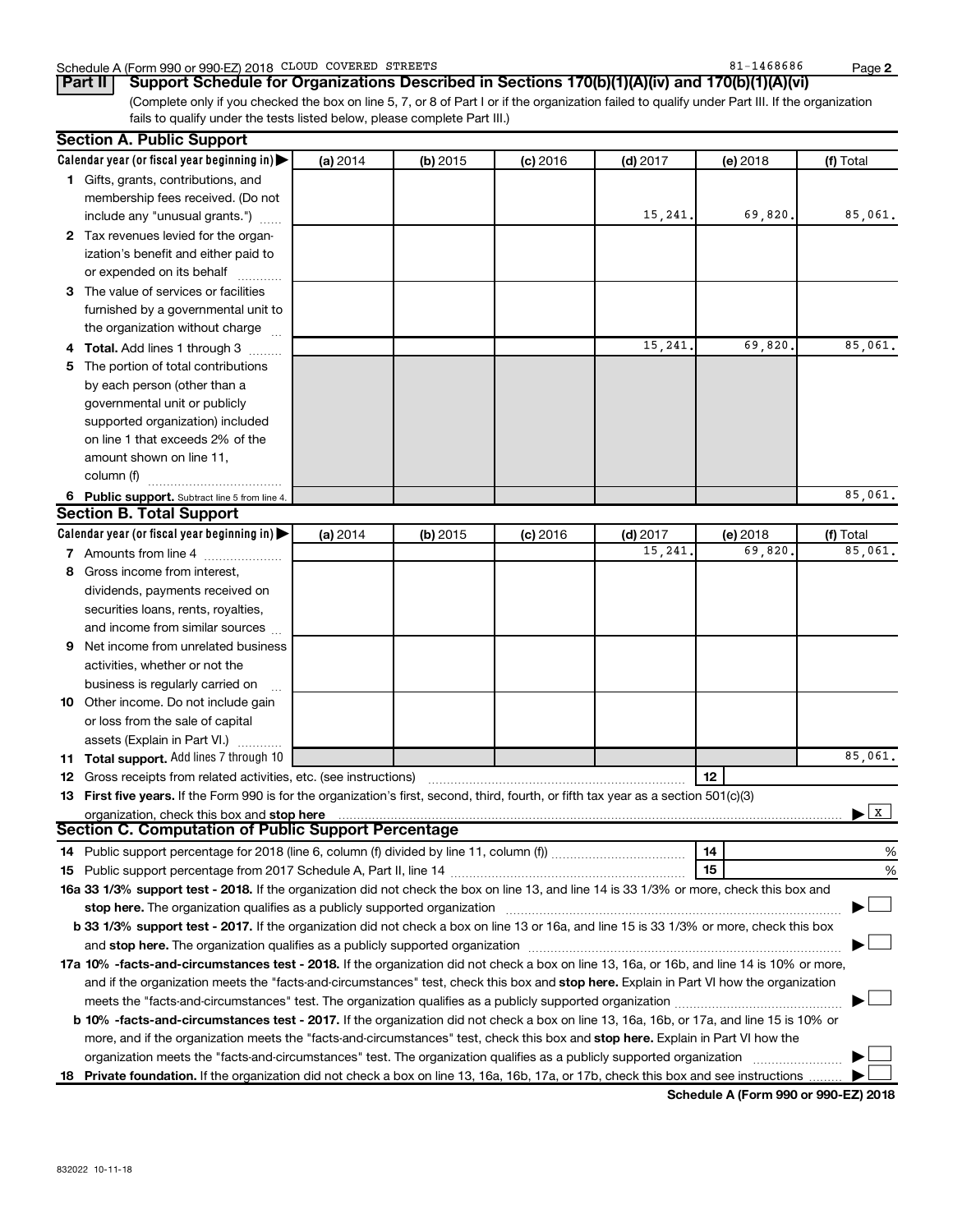## **Part III Support Schedule for Organizations Described in Section 509(a)(2)**

(Complete only if you checked the box on line 10 of Part I or if the organization failed to qualify under Part II. If the organization fails to qualify under the tests listed below, please complete Part II.)

| <b>Section A. Public Support</b>                                                                                                                    |          |          |            |            |          |           |
|-----------------------------------------------------------------------------------------------------------------------------------------------------|----------|----------|------------|------------|----------|-----------|
| Calendar year (or fiscal year beginning in)                                                                                                         | (a) 2014 | (b) 2015 | $(c)$ 2016 | $(d)$ 2017 | (e) 2018 | (f) Total |
| 1 Gifts, grants, contributions, and                                                                                                                 |          |          |            |            |          |           |
| membership fees received. (Do not                                                                                                                   |          |          |            |            |          |           |
| include any "unusual grants.")                                                                                                                      |          |          |            |            |          |           |
| 2 Gross receipts from admissions,                                                                                                                   |          |          |            |            |          |           |
| merchandise sold or services per-                                                                                                                   |          |          |            |            |          |           |
| formed, or facilities furnished in                                                                                                                  |          |          |            |            |          |           |
| any activity that is related to the<br>organization's tax-exempt purpose                                                                            |          |          |            |            |          |           |
| <b>3</b> Gross receipts from activities that                                                                                                        |          |          |            |            |          |           |
| are not an unrelated trade or bus-                                                                                                                  |          |          |            |            |          |           |
|                                                                                                                                                     |          |          |            |            |          |           |
| iness under section 513                                                                                                                             |          |          |            |            |          |           |
| 4 Tax revenues levied for the organ-                                                                                                                |          |          |            |            |          |           |
| ization's benefit and either paid to                                                                                                                |          |          |            |            |          |           |
| or expended on its behalf                                                                                                                           |          |          |            |            |          |           |
| 5 The value of services or facilities                                                                                                               |          |          |            |            |          |           |
| furnished by a governmental unit to                                                                                                                 |          |          |            |            |          |           |
| the organization without charge                                                                                                                     |          |          |            |            |          |           |
| <b>6 Total.</b> Add lines 1 through 5                                                                                                               |          |          |            |            |          |           |
| 7a Amounts included on lines 1, 2, and                                                                                                              |          |          |            |            |          |           |
| 3 received from disqualified persons                                                                                                                |          |          |            |            |          |           |
| <b>b</b> Amounts included on lines 2 and 3 received                                                                                                 |          |          |            |            |          |           |
| from other than disqualified persons that<br>exceed the greater of \$5,000 or 1% of the                                                             |          |          |            |            |          |           |
| amount on line 13 for the year                                                                                                                      |          |          |            |            |          |           |
| c Add lines 7a and 7b                                                                                                                               |          |          |            |            |          |           |
| 8 Public support. (Subtract line 7c from line 6.)                                                                                                   |          |          |            |            |          |           |
| <b>Section B. Total Support</b>                                                                                                                     |          |          |            |            |          |           |
| Calendar year (or fiscal year beginning in)                                                                                                         | (a) 2014 | (b) 2015 | $(c)$ 2016 | $(d)$ 2017 | (e) 2018 | (f) Total |
| <b>9</b> Amounts from line 6                                                                                                                        |          |          |            |            |          |           |
| <b>10a</b> Gross income from interest,                                                                                                              |          |          |            |            |          |           |
| dividends, payments received on                                                                                                                     |          |          |            |            |          |           |
| securities loans, rents, royalties,<br>and income from similar sources                                                                              |          |          |            |            |          |           |
| <b>b</b> Unrelated business taxable income                                                                                                          |          |          |            |            |          |           |
| (less section 511 taxes) from businesses                                                                                                            |          |          |            |            |          |           |
| acquired after June 30, 1975                                                                                                                        |          |          |            |            |          |           |
| $\overline{\phantom{a}}$                                                                                                                            |          |          |            |            |          |           |
| c Add lines 10a and 10b<br><b>11</b> Net income from unrelated business                                                                             |          |          |            |            |          |           |
| activities not included in line 10b.                                                                                                                |          |          |            |            |          |           |
| whether or not the business is                                                                                                                      |          |          |            |            |          |           |
| regularly carried on                                                                                                                                |          |          |            |            |          |           |
| <b>12</b> Other income. Do not include gain<br>or loss from the sale of capital                                                                     |          |          |            |            |          |           |
| assets (Explain in Part VI.)                                                                                                                        |          |          |            |            |          |           |
| <b>13</b> Total support. (Add lines 9, 10c, 11, and 12.)                                                                                            |          |          |            |            |          |           |
| 14 First five years. If the Form 990 is for the organization's first, second, third, fourth, or fifth tax year as a section 501(c)(3) organization, |          |          |            |            |          |           |
| check this box and stop here                                                                                                                        |          |          |            |            |          |           |
| <b>Section C. Computation of Public Support Percentage</b>                                                                                          |          |          |            |            |          |           |
| 15 Public support percentage for 2018 (line 8, column (f), divided by line 13, column (f) <i></i>                                                   |          |          |            |            | 15       | ℅         |
| 16 Public support percentage from 2017 Schedule A, Part III, line 15                                                                                |          |          |            |            | 16       | %         |
| Section D. Computation of Investment Income Percentage                                                                                              |          |          |            |            |          |           |
| 17 Investment income percentage for 2018 (line 10c, column (f), divided by line 13, column (f))                                                     |          |          |            |            | 17       | %         |
| 18 Investment income percentage from 2017 Schedule A, Part III, line 17                                                                             |          |          |            |            | 18       | %         |
| 19a 33 1/3% support tests - 2018. If the organization did not check the box on line 14, and line 15 is more than 33 1/3%, and line 17 is not        |          |          |            |            |          |           |
| more than 33 1/3%, check this box and stop here. The organization qualifies as a publicly supported organization                                    |          |          |            |            |          |           |
| b 33 1/3% support tests - 2017. If the organization did not check a box on line 14 or line 19a, and line 16 is more than 33 1/3%, and               |          |          |            |            |          |           |
| line 18 is not more than 33 1/3%, check this box and stop here. The organization qualifies as a publicly supported organization                     |          |          |            |            |          |           |
|                                                                                                                                                     |          |          |            |            |          |           |

**Schedule A (Form 990 or 990-EZ) 2018**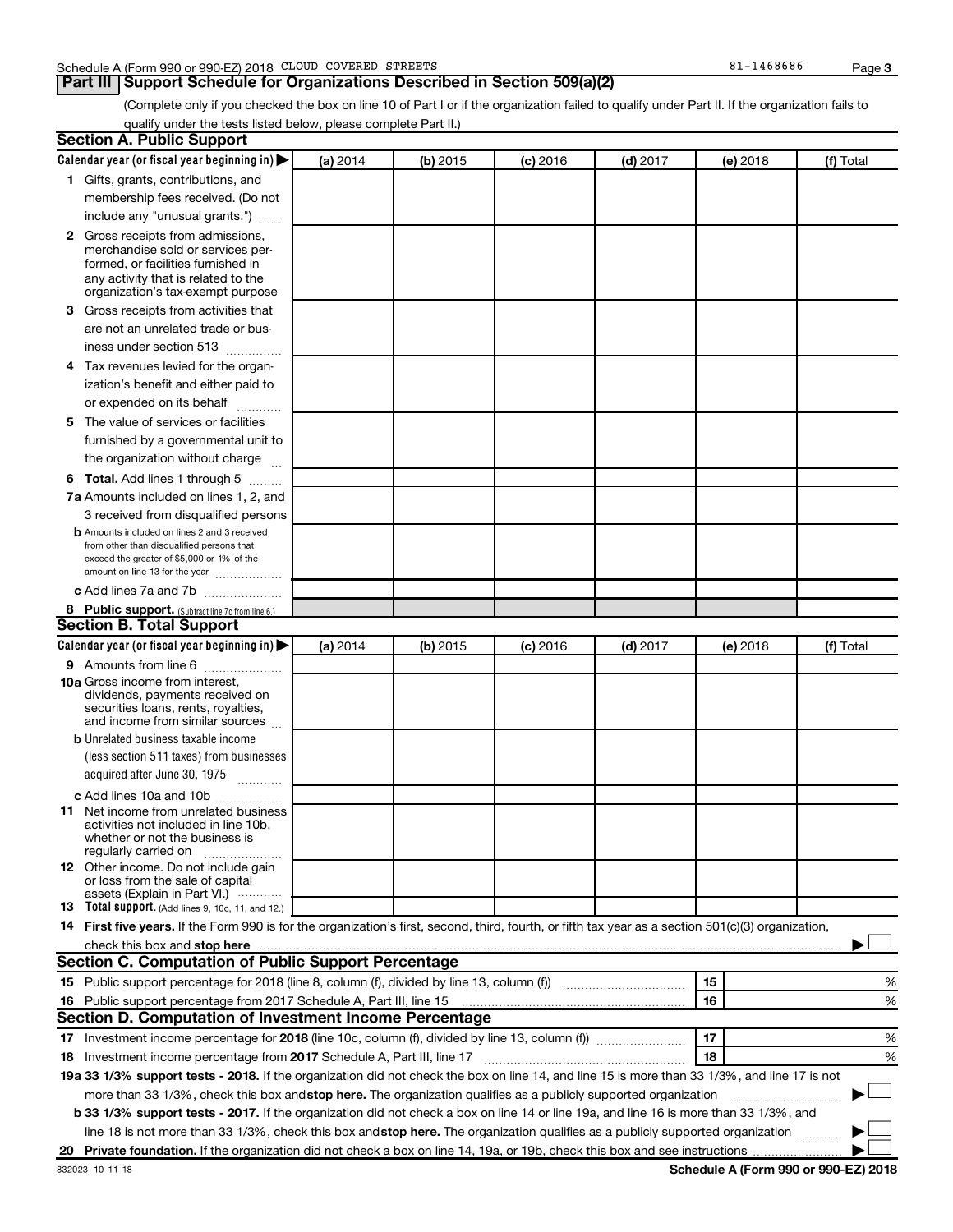### **Part IV Supporting Organizations**

(Complete only if you checked a box in line 12 on Part I. If you checked 12a of Part I, complete Sections A and B. If you checked 12b of Part I, complete Sections A and C. If you checked 12c of Part I, complete Sections A, D, and E. If you checked 12d of Part I, complete Sections A and D, and complete Part V.)

### **Section A. All Supporting Organizations**

- **1** Are all of the organization's supported organizations listed by name in the organization's governing documents? If "No," describe in Part VI how the supported organizations are designated. If designated by *class or purpose, describe the designation. If historic and continuing relationship, explain.*
- **2** Did the organization have any supported organization that does not have an IRS determination of status under section 509(a)(1) or (2)? If "Yes," explain in Part **VI** how the organization determined that the supported *organization was described in section 509(a)(1) or (2).*
- **3a** Did the organization have a supported organization described in section 501(c)(4), (5), or (6)? If "Yes," answer *(b) and (c) below.*
- **b** Did the organization confirm that each supported organization qualified under section 501(c)(4), (5), or (6) and satisfied the public support tests under section 509(a)(2)? If "Yes," describe in Part VI when and how the *organization made the determination.*
- **c** Did the organization ensure that all support to such organizations was used exclusively for section 170(c)(2)(B) purposes? If "Yes," explain in Part VI what controls the organization put in place to ensure such use.
- **4 a** *If* Was any supported organization not organized in the United States ("foreign supported organization")? *"Yes," and if you checked 12a or 12b in Part I, answer (b) and (c) below.*
- **b** Did the organization have ultimate control and discretion in deciding whether to make grants to the foreign supported organization? If "Yes," describe in Part VI how the organization had such control and discretion *despite being controlled or supervised by or in connection with its supported organizations.*
- **c** Did the organization support any foreign supported organization that does not have an IRS determination under sections 501(c)(3) and 509(a)(1) or (2)? If "Yes," explain in Part VI what controls the organization used *to ensure that all support to the foreign supported organization was used exclusively for section 170(c)(2)(B) purposes.*
- **5a** Did the organization add, substitute, or remove any supported organizations during the tax year? If "Yes," answer (b) and (c) below (if applicable). Also, provide detail in **Part VI,** including (i) the names and EIN *numbers of the supported organizations added, substituted, or removed; (ii) the reasons for each such action; (iii) the authority under the organization's organizing document authorizing such action; and (iv) how the action was accomplished (such as by amendment to the organizing document).*
- **b** Type I or Type II only. Was any added or substituted supported organization part of a class already designated in the organization's organizing document?
- **c Substitutions only.**  Was the substitution the result of an event beyond the organization's control?
- **6** Did the organization provide support (whether in the form of grants or the provision of services or facilities) to **Part VI.** support or benefit one or more of the filing organization's supported organizations? If "Yes," provide detail in anyone other than (i) its supported organizations, (ii) individuals that are part of the charitable class benefited by one or more of its supported organizations, or (iii) other supporting organizations that also
- **7** Did the organization provide a grant, loan, compensation, or other similar payment to a substantial contributor regard to a substantial contributor? If "Yes," complete Part I of Schedule L (Form 990 or 990-EZ). (as defined in section 4958(c)(3)(C)), a family member of a substantial contributor, or a 35% controlled entity with
- **8** Did the organization make a loan to a disqualified person (as defined in section 4958) not described in line 7? *If "Yes," complete Part I of Schedule L (Form 990 or 990-EZ).*
- **9 a** Was the organization controlled directly or indirectly at any time during the tax year by one or more in section 509(a)(1) or (2))? If "Yes," provide detail in **Part VI.** disqualified persons as defined in section 4946 (other than foundation managers and organizations described
- **b** Did one or more disqualified persons (as defined in line 9a) hold a controlling interest in any entity in which the supporting organization had an interest? If "Yes," provide detail in Part VI.
- **c** Did a disqualified person (as defined in line 9a) have an ownership interest in, or derive any personal benefit from, assets in which the supporting organization also had an interest? If "Yes," provide detail in Part VI.
- **10 a** Was the organization subject to the excess business holdings rules of section 4943 because of section supporting organizations)? If "Yes," answer 10b below. 4943(f) (regarding certain Type II supporting organizations, and all Type III non-functionally integrated
	- **b** Did the organization have any excess business holdings in the tax year? (Use Schedule C, Form 4720, to *determine whether the organization had excess business holdings.)*

**Yes No 1 2 3a 3b 3c 4a 4b 4c 5a 5b 5c 6 7 8 9a 9b 9c 10a**

**10b**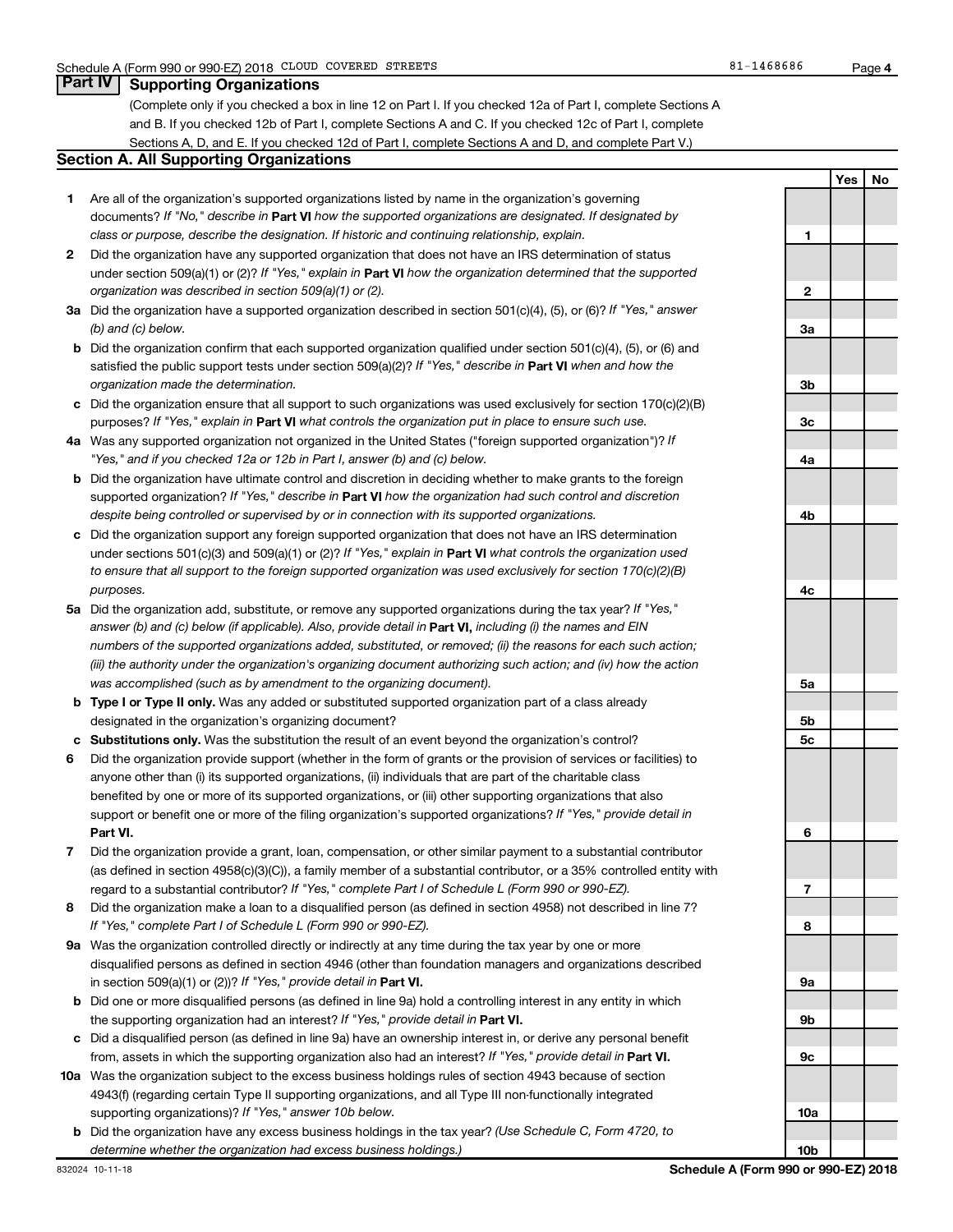|              |                                                                                                                                                                                                                                                   |                 | Yes        | No |
|--------------|---------------------------------------------------------------------------------------------------------------------------------------------------------------------------------------------------------------------------------------------------|-----------------|------------|----|
| 11           | Has the organization accepted a gift or contribution from any of the following persons?                                                                                                                                                           |                 |            |    |
|              | a A person who directly or indirectly controls, either alone or together with persons described in (b) and (c)                                                                                                                                    |                 |            |    |
|              | below, the governing body of a supported organization?                                                                                                                                                                                            | 11a             |            |    |
|              | <b>b</b> A family member of a person described in (a) above?                                                                                                                                                                                      | 11 <sub>b</sub> |            |    |
|              | c A 35% controlled entity of a person described in (a) or (b) above? If "Yes" to a, b, or c, provide detail in Part VI.<br><b>Section B. Type I Supporting Organizations</b>                                                                      | 11c             |            |    |
|              |                                                                                                                                                                                                                                                   |                 |            |    |
|              |                                                                                                                                                                                                                                                   |                 | Yes        | No |
| 1.           | Did the directors, trustees, or membership of one or more supported organizations have the power to                                                                                                                                               |                 |            |    |
|              | regularly appoint or elect at least a majority of the organization's directors or trustees at all times during the                                                                                                                                |                 |            |    |
|              | tax year? If "No," describe in Part VI how the supported organization(s) effectively operated, supervised, or                                                                                                                                     |                 |            |    |
|              | controlled the organization's activities. If the organization had more than one supported organization,                                                                                                                                           |                 |            |    |
|              | describe how the powers to appoint and/or remove directors or trustees were allocated among the supported                                                                                                                                         |                 |            |    |
|              | organizations and what conditions or restrictions, if any, applied to such powers during the tax year.                                                                                                                                            | 1               |            |    |
| $\mathbf{2}$ | Did the organization operate for the benefit of any supported organization other than the supported                                                                                                                                               |                 |            |    |
|              | organization(s) that operated, supervised, or controlled the supporting organization? If "Yes," explain in                                                                                                                                        |                 |            |    |
|              | Part VI how providing such benefit carried out the purposes of the supported organization(s) that operated,                                                                                                                                       |                 |            |    |
|              | supervised, or controlled the supporting organization.                                                                                                                                                                                            | $\mathbf{2}$    |            |    |
|              | <b>Section C. Type II Supporting Organizations</b>                                                                                                                                                                                                |                 |            |    |
|              |                                                                                                                                                                                                                                                   |                 | Yes        | No |
| 1.           | Were a majority of the organization's directors or trustees during the tax year also a majority of the directors                                                                                                                                  |                 |            |    |
|              | or trustees of each of the organization's supported organization(s)? If "No," describe in Part VI how control                                                                                                                                     |                 |            |    |
|              | or management of the supporting organization was vested in the same persons that controlled or managed                                                                                                                                            |                 |            |    |
|              | the supported organization(s).                                                                                                                                                                                                                    | 1               |            |    |
|              | <b>Section D. All Type III Supporting Organizations</b>                                                                                                                                                                                           |                 |            |    |
|              |                                                                                                                                                                                                                                                   |                 | <b>Yes</b> | No |
| 1.           | Did the organization provide to each of its supported organizations, by the last day of the fifth month of the                                                                                                                                    |                 |            |    |
|              | organization's tax year, (i) a written notice describing the type and amount of support provided during the prior tax                                                                                                                             |                 |            |    |
|              | year, (ii) a copy of the Form 990 that was most recently filed as of the date of notification, and (iii) copies of the                                                                                                                            |                 |            |    |
|              | organization's governing documents in effect on the date of notification, to the extent not previously provided?                                                                                                                                  | 1               |            |    |
| 2            | Were any of the organization's officers, directors, or trustees either (i) appointed or elected by the supported                                                                                                                                  |                 |            |    |
|              | organization(s) or (ii) serving on the governing body of a supported organization? If "No," explain in <b>Part VI</b> how                                                                                                                         |                 |            |    |
|              | the organization maintained a close and continuous working relationship with the supported organization(s).                                                                                                                                       | 2               |            |    |
| 3            | By reason of the relationship described in (2), did the organization's supported organizations have a                                                                                                                                             |                 |            |    |
|              | significant voice in the organization's investment policies and in directing the use of the organization's                                                                                                                                        |                 |            |    |
|              | income or assets at all times during the tax year? If "Yes," describe in Part VI the role the organization's                                                                                                                                      |                 |            |    |
|              | supported organizations played in this regard.                                                                                                                                                                                                    | З               |            |    |
|              | Section E. Type III Functionally Integrated Supporting Organizations                                                                                                                                                                              |                 |            |    |
| 1            | Check the box next to the method that the organization used to satisfy the Integral Part Test during the yealsee instructions).                                                                                                                   |                 |            |    |
| а            | The organization satisfied the Activities Test. Complete line 2 below.                                                                                                                                                                            |                 |            |    |
| b            | The organization is the parent of each of its supported organizations. Complete line 3 below.                                                                                                                                                     |                 |            |    |
| с            | The organization supported a governmental entity. Describe in Part VI how you supported a government entity (see instructions).                                                                                                                   |                 |            |    |
| 2            | Activities Test. Answer (a) and (b) below.                                                                                                                                                                                                        |                 | Yes        | No |
| а            | Did substantially all of the organization's activities during the tax year directly further the exempt purposes of                                                                                                                                |                 |            |    |
|              | the supported organization(s) to which the organization was responsive? If "Yes," then in Part VI identify                                                                                                                                        |                 |            |    |
|              | those supported organizations and explain how these activities directly furthered their exempt purposes,                                                                                                                                          |                 |            |    |
|              | how the organization was responsive to those supported organizations, and how the organization determined                                                                                                                                         |                 |            |    |
|              | that these activities constituted substantially all of its activities.                                                                                                                                                                            | 2a              |            |    |
|              | <b>b</b> Did the activities described in (a) constitute activities that, but for the organization's involvement, one or more                                                                                                                      |                 |            |    |
|              | of the organization's supported organization(s) would have been engaged in? If "Yes," explain in Part VI the                                                                                                                                      |                 |            |    |
|              | reasons for the organization's position that its supported organization(s) would have engaged in these                                                                                                                                            |                 |            |    |
|              | activities but for the organization's involvement.                                                                                                                                                                                                | 2b              |            |    |
| 3            | Parent of Supported Organizations. Answer (a) and (b) below.                                                                                                                                                                                      |                 |            |    |
|              | Did the organization have the power to regularly appoint or elect a majority of the officers, directors, or                                                                                                                                       |                 |            |    |
| а            | trustees of each of the supported organizations? Provide details in Part VI.                                                                                                                                                                      | За              |            |    |
|              |                                                                                                                                                                                                                                                   |                 |            |    |
|              | <b>b</b> Did the organization exercise a substantial degree of direction over the policies, programs, and activities of each<br>of its supported organizations? If "Yes," describe in Part VI the role played by the organization in this regard. | 3b              |            |    |
|              |                                                                                                                                                                                                                                                   |                 |            |    |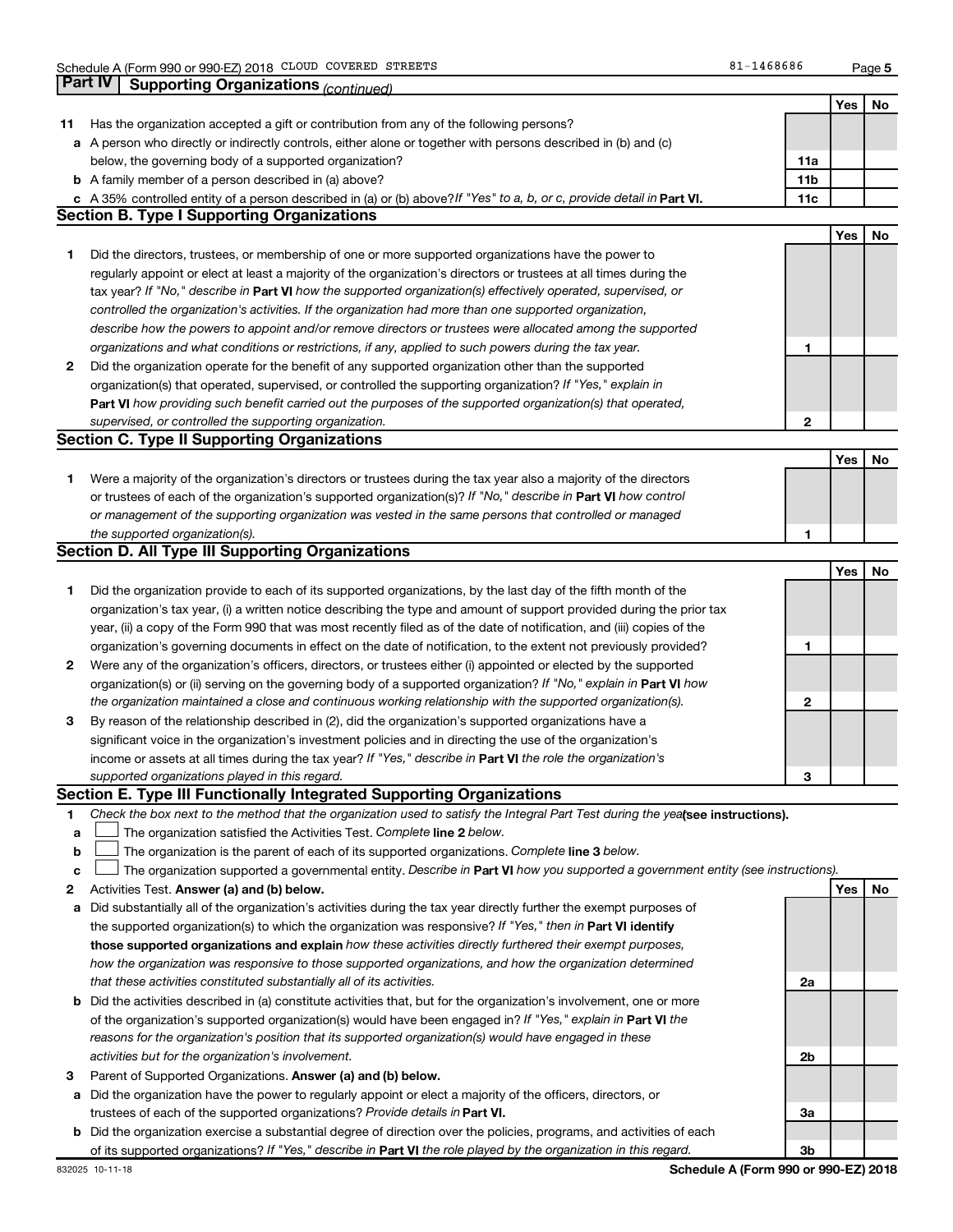Schedule A (Form 990 or 990-EZ) 2018 CLOUD COVERED STREETS SERIES AND RESOLUTE A SALE 1468686 Page

1 **Letter See instructions.** All Check here if the organization satisfied the Integral Part Test as a qualifying trust on Nov. 20, 1970 (explain in Part VI.) See instructions. All other Type III non-functionally integrated supporting organizations must complete Sections A through E. **Part V Type III Non-Functionally Integrated 509(a)(3) Supporting Organizations** 

|                                         | Section A - Adjusted Net Income                                              |                | (A) Prior Year | (B) Current Year<br>(optional) |
|-----------------------------------------|------------------------------------------------------------------------------|----------------|----------------|--------------------------------|
| 1                                       | Net short-term capital gain                                                  | 1              |                |                                |
| 2                                       | Recoveries of prior-year distributions                                       | $\mathbf{2}$   |                |                                |
| 3                                       | Other gross income (see instructions)                                        | 3              |                |                                |
| 4                                       | Add lines 1 through 3                                                        | 4              |                |                                |
| 5                                       | Depreciation and depletion                                                   | 5              |                |                                |
| 6                                       | Portion of operating expenses paid or incurred for production or             |                |                |                                |
|                                         | collection of gross income or for management, conservation, or               |                |                |                                |
|                                         | maintenance of property held for production of income (see instructions)     | 6              |                |                                |
| 7                                       | Other expenses (see instructions)                                            | $\overline{7}$ |                |                                |
| 8                                       | Adjusted Net Income (subtract lines 5, 6, and 7 from line 4)                 | 8              |                |                                |
|                                         | <b>Section B - Minimum Asset Amount</b>                                      |                | (A) Prior Year | (B) Current Year<br>(optional) |
| 1                                       | Aggregate fair market value of all non-exempt-use assets (see                |                |                |                                |
|                                         | instructions for short tax year or assets held for part of year):            |                |                |                                |
|                                         | a Average monthly value of securities                                        | 1a             |                |                                |
|                                         | <b>b</b> Average monthly cash balances                                       | 1b             |                |                                |
|                                         | c Fair market value of other non-exempt-use assets                           | 1 <sub>c</sub> |                |                                |
|                                         | d Total (add lines 1a, 1b, and 1c)                                           | 1d             |                |                                |
|                                         | <b>e</b> Discount claimed for blockage or other                              |                |                |                                |
|                                         | factors (explain in detail in <b>Part VI</b> ):                              |                |                |                                |
| 2                                       | Acquisition indebtedness applicable to non-exempt-use assets                 | $\mathbf{2}$   |                |                                |
| З                                       | Subtract line 2 from line 1d                                                 | 3              |                |                                |
| 4                                       | Cash deemed held for exempt use. Enter 1-1/2% of line 3 (for greater amount, |                |                |                                |
|                                         | see instructions)                                                            | 4              |                |                                |
| 5                                       | Net value of non-exempt-use assets (subtract line 4 from line 3)             | 5              |                |                                |
| 6                                       | Multiply line 5 by .035                                                      | 6              |                |                                |
| 7                                       | Recoveries of prior-year distributions                                       | $\overline{7}$ |                |                                |
| 8                                       | Minimum Asset Amount (add line 7 to line 6)                                  | 8              |                |                                |
| <b>Section C - Distributable Amount</b> |                                                                              |                |                | <b>Current Year</b>            |
| 1                                       | Adjusted net income for prior year (from Section A, line 8, Column A)        | 1              |                |                                |
| $\mathbf{2}$                            | Enter 85% of line 1                                                          | $\overline{2}$ |                |                                |
| 3                                       | Minimum asset amount for prior year (from Section B, line 8, Column A)       | 3              |                |                                |
| 4                                       | Enter greater of line 2 or line 3                                            | 4              |                |                                |
| 5                                       | Income tax imposed in prior year                                             | 5              |                |                                |
| 6                                       | Distributable Amount. Subtract line 5 from line 4, unless subject to         |                |                |                                |
|                                         | emergency temporary reduction (see instructions)                             | 6              |                |                                |
|                                         |                                                                              |                |                |                                |

**7** Check here if the current year is the organization's first as a non-functionally integrated Type III supporting organization (see † instructions).

**Schedule A (Form 990 or 990-EZ) 2018**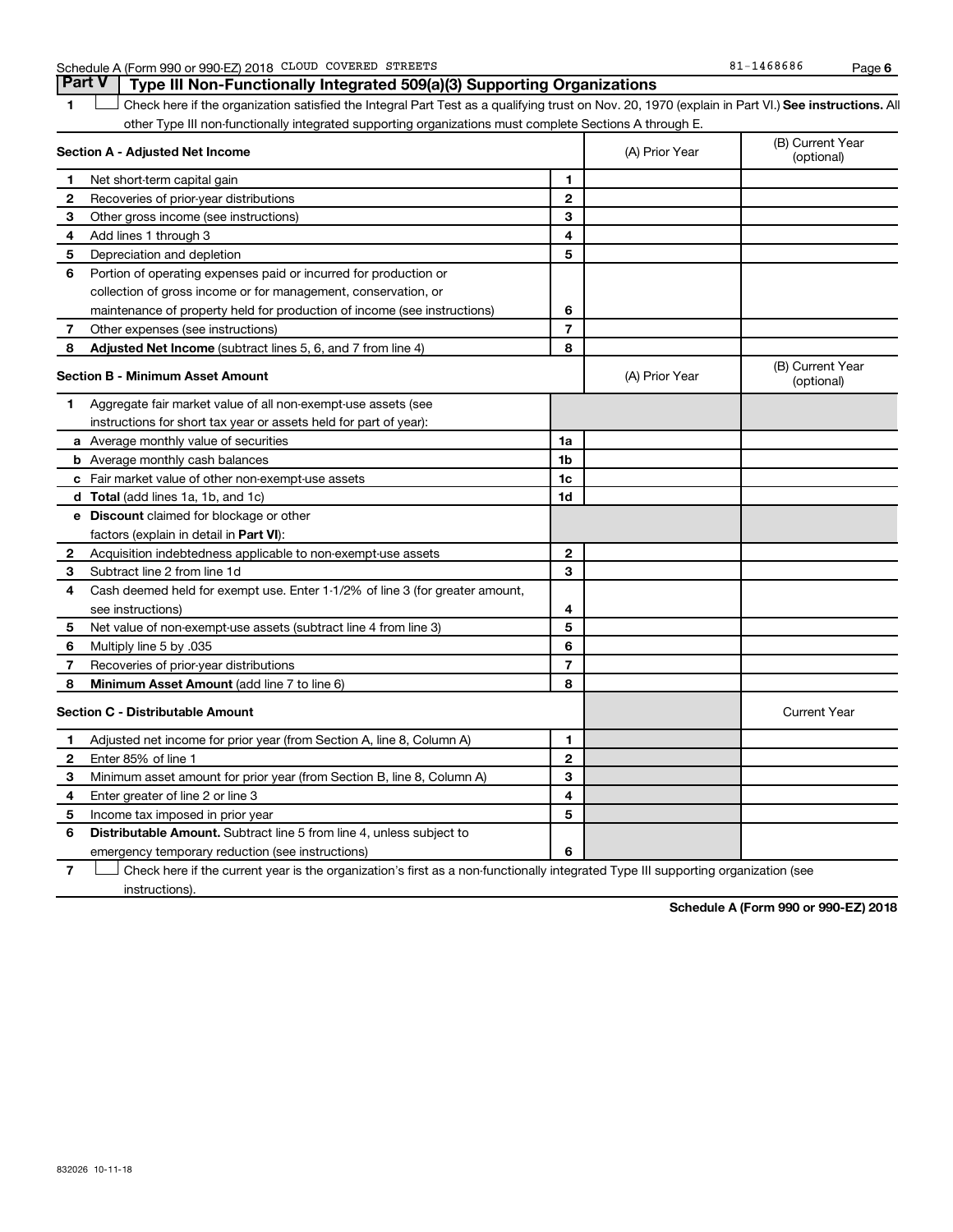| ∣ Part V     | Type III Non-Functionally Integrated 509(a)(3) Supporting Organizations (continued)                          |                                    |                                               |                                                         |  |  |  |  |  |
|--------------|--------------------------------------------------------------------------------------------------------------|------------------------------------|-----------------------------------------------|---------------------------------------------------------|--|--|--|--|--|
|              | Section D - Distributions                                                                                    |                                    |                                               | <b>Current Year</b>                                     |  |  |  |  |  |
| 1            | Amounts paid to supported organizations to accomplish exempt purposes                                        |                                    |                                               |                                                         |  |  |  |  |  |
| $\mathbf{2}$ | Amounts paid to perform activity that directly furthers exempt purposes of supported                         |                                    |                                               |                                                         |  |  |  |  |  |
|              | organizations, in excess of income from activity                                                             |                                    |                                               |                                                         |  |  |  |  |  |
| 3            | Administrative expenses paid to accomplish exempt purposes of supported organizations                        |                                    |                                               |                                                         |  |  |  |  |  |
| 4            | Amounts paid to acquire exempt-use assets                                                                    |                                    |                                               |                                                         |  |  |  |  |  |
| 5            | Qualified set-aside amounts (prior IRS approval required)                                                    |                                    |                                               |                                                         |  |  |  |  |  |
| 6            | Other distributions (describe in Part VI). See instructions.                                                 |                                    |                                               |                                                         |  |  |  |  |  |
| 7            | Total annual distributions. Add lines 1 through 6.                                                           |                                    |                                               |                                                         |  |  |  |  |  |
| 8            | Distributions to attentive supported organizations to which the organization is responsive                   |                                    |                                               |                                                         |  |  |  |  |  |
|              | (provide details in Part VI). See instructions.                                                              |                                    |                                               |                                                         |  |  |  |  |  |
| 9            | Distributable amount for 2018 from Section C, line 6                                                         |                                    |                                               |                                                         |  |  |  |  |  |
| 10           | Line 8 amount divided by line 9 amount                                                                       |                                    |                                               |                                                         |  |  |  |  |  |
|              | <b>Section E - Distribution Allocations (see instructions)</b>                                               | (i)<br><b>Excess Distributions</b> | (ii)<br><b>Underdistributions</b><br>Pre-2018 | (iii)<br><b>Distributable</b><br><b>Amount for 2018</b> |  |  |  |  |  |
| 1            | Distributable amount for 2018 from Section C, line 6                                                         |                                    |                                               |                                                         |  |  |  |  |  |
| $\mathbf{2}$ | Underdistributions, if any, for years prior to 2018 (reason-                                                 |                                    |                                               |                                                         |  |  |  |  |  |
|              | able cause required-explain in Part VI). See instructions.                                                   |                                    |                                               |                                                         |  |  |  |  |  |
| 3            | Excess distributions carryover, if any, to 2018                                                              |                                    |                                               |                                                         |  |  |  |  |  |
| a            | From 2013                                                                                                    |                                    |                                               |                                                         |  |  |  |  |  |
| b            | From 2014                                                                                                    |                                    |                                               |                                                         |  |  |  |  |  |
|              | c From 2015                                                                                                  |                                    |                                               |                                                         |  |  |  |  |  |
|              | d From 2016                                                                                                  |                                    |                                               |                                                         |  |  |  |  |  |
|              | e From 2017                                                                                                  |                                    |                                               |                                                         |  |  |  |  |  |
| f            | <b>Total</b> of lines 3a through e                                                                           |                                    |                                               |                                                         |  |  |  |  |  |
|              | <b>g</b> Applied to underdistributions of prior years                                                        |                                    |                                               |                                                         |  |  |  |  |  |
|              | h Applied to 2018 distributable amount                                                                       |                                    |                                               |                                                         |  |  |  |  |  |
|              | Carryover from 2013 not applied (see instructions)                                                           |                                    |                                               |                                                         |  |  |  |  |  |
|              | Remainder. Subtract lines 3g, 3h, and 3i from 3f.                                                            |                                    |                                               |                                                         |  |  |  |  |  |
| 4            | Distributions for 2018 from Section D,                                                                       |                                    |                                               |                                                         |  |  |  |  |  |
|              | line $7:$                                                                                                    |                                    |                                               |                                                         |  |  |  |  |  |
|              | a Applied to underdistributions of prior years                                                               |                                    |                                               |                                                         |  |  |  |  |  |
|              | <b>b</b> Applied to 2018 distributable amount                                                                |                                    |                                               |                                                         |  |  |  |  |  |
| с            | Remainder. Subtract lines 4a and 4b from 4.                                                                  |                                    |                                               |                                                         |  |  |  |  |  |
| 5            | Remaining underdistributions for years prior to 2018, if                                                     |                                    |                                               |                                                         |  |  |  |  |  |
|              | any. Subtract lines 3g and 4a from line 2. For result greater                                                |                                    |                                               |                                                         |  |  |  |  |  |
| 6            | than zero, explain in Part VI. See instructions.<br>Remaining underdistributions for 2018. Subtract lines 3h |                                    |                                               |                                                         |  |  |  |  |  |
|              | and 4b from line 1. For result greater than zero, explain in                                                 |                                    |                                               |                                                         |  |  |  |  |  |
|              | <b>Part VI.</b> See instructions.                                                                            |                                    |                                               |                                                         |  |  |  |  |  |
| $\mathbf{7}$ | Excess distributions carryover to 2019. Add lines 3j                                                         |                                    |                                               |                                                         |  |  |  |  |  |
|              | and 4c.                                                                                                      |                                    |                                               |                                                         |  |  |  |  |  |
| 8            | Breakdown of line 7:                                                                                         |                                    |                                               |                                                         |  |  |  |  |  |
|              | a Excess from 2014                                                                                           |                                    |                                               |                                                         |  |  |  |  |  |
|              | <b>b</b> Excess from 2015                                                                                    |                                    |                                               |                                                         |  |  |  |  |  |
|              | c Excess from 2016                                                                                           |                                    |                                               |                                                         |  |  |  |  |  |
|              | d Excess from 2017                                                                                           |                                    |                                               |                                                         |  |  |  |  |  |
|              | e Excess from 2018                                                                                           |                                    |                                               |                                                         |  |  |  |  |  |
|              |                                                                                                              |                                    |                                               |                                                         |  |  |  |  |  |

**Schedule A (Form 990 or 990-EZ) 2018**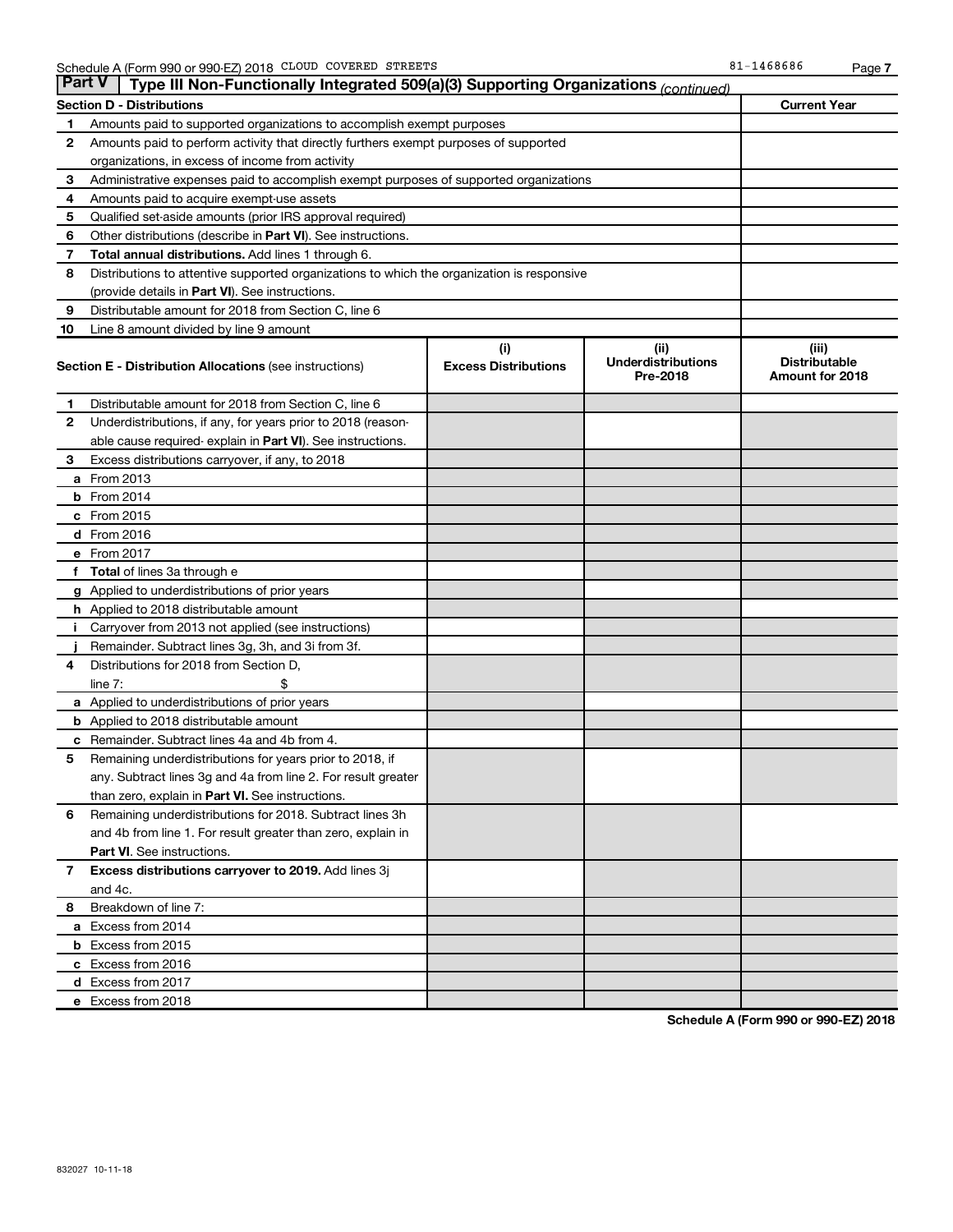| <b>Part VI</b> |                                                                                                                                                  |
|----------------|--------------------------------------------------------------------------------------------------------------------------------------------------|
|                | Supplemental Information. Provide the explanations required by Part II, line 10; Part II, line 17a or 17b; Part III, line 12;                    |
|                | Part IV, Section A, lines 1, 2, 3b, 3c, 4b, 4c, 5a, 6, 9a, 9b, 9c, 11a, 11b, and 11c; Part IV, Section B, lines 1 and 2; Part IV, Section C,     |
|                | line 1; Part IV, Section D, lines 2 and 3; Part IV, Section E, lines 1c, 2a, 2b, 3a, and 3b; Part V, line 1; Part V, Section B, line 1e; Part V, |
|                | Section D, lines 5, 6, and 8; and Part V, Section E, lines 2, 5, and 6. Also complete this part for any additional information.                  |
|                | (See instructions.)                                                                                                                              |
|                |                                                                                                                                                  |
|                |                                                                                                                                                  |
|                |                                                                                                                                                  |
|                |                                                                                                                                                  |
|                |                                                                                                                                                  |
|                |                                                                                                                                                  |
|                |                                                                                                                                                  |
|                |                                                                                                                                                  |
|                |                                                                                                                                                  |
|                |                                                                                                                                                  |
|                |                                                                                                                                                  |
|                |                                                                                                                                                  |
|                |                                                                                                                                                  |
|                |                                                                                                                                                  |
|                |                                                                                                                                                  |
|                |                                                                                                                                                  |
|                |                                                                                                                                                  |
|                |                                                                                                                                                  |
|                |                                                                                                                                                  |
|                |                                                                                                                                                  |
|                |                                                                                                                                                  |
|                |                                                                                                                                                  |
|                |                                                                                                                                                  |
|                |                                                                                                                                                  |
|                |                                                                                                                                                  |
|                |                                                                                                                                                  |
|                |                                                                                                                                                  |
|                |                                                                                                                                                  |
|                |                                                                                                                                                  |
|                |                                                                                                                                                  |
|                |                                                                                                                                                  |
|                |                                                                                                                                                  |
|                |                                                                                                                                                  |
|                |                                                                                                                                                  |
|                |                                                                                                                                                  |
|                |                                                                                                                                                  |
|                |                                                                                                                                                  |
|                |                                                                                                                                                  |
|                |                                                                                                                                                  |
|                |                                                                                                                                                  |
|                |                                                                                                                                                  |
|                |                                                                                                                                                  |
|                |                                                                                                                                                  |
|                |                                                                                                                                                  |
|                |                                                                                                                                                  |
|                |                                                                                                                                                  |
|                |                                                                                                                                                  |
|                |                                                                                                                                                  |
|                |                                                                                                                                                  |
|                |                                                                                                                                                  |
|                |                                                                                                                                                  |
|                |                                                                                                                                                  |
|                |                                                                                                                                                  |
|                |                                                                                                                                                  |
|                |                                                                                                                                                  |
|                |                                                                                                                                                  |
|                |                                                                                                                                                  |
|                |                                                                                                                                                  |
|                |                                                                                                                                                  |
|                |                                                                                                                                                  |
|                |                                                                                                                                                  |
|                |                                                                                                                                                  |
|                |                                                                                                                                                  |
|                |                                                                                                                                                  |
|                |                                                                                                                                                  |
|                |                                                                                                                                                  |
|                |                                                                                                                                                  |
|                |                                                                                                                                                  |
|                |                                                                                                                                                  |
|                |                                                                                                                                                  |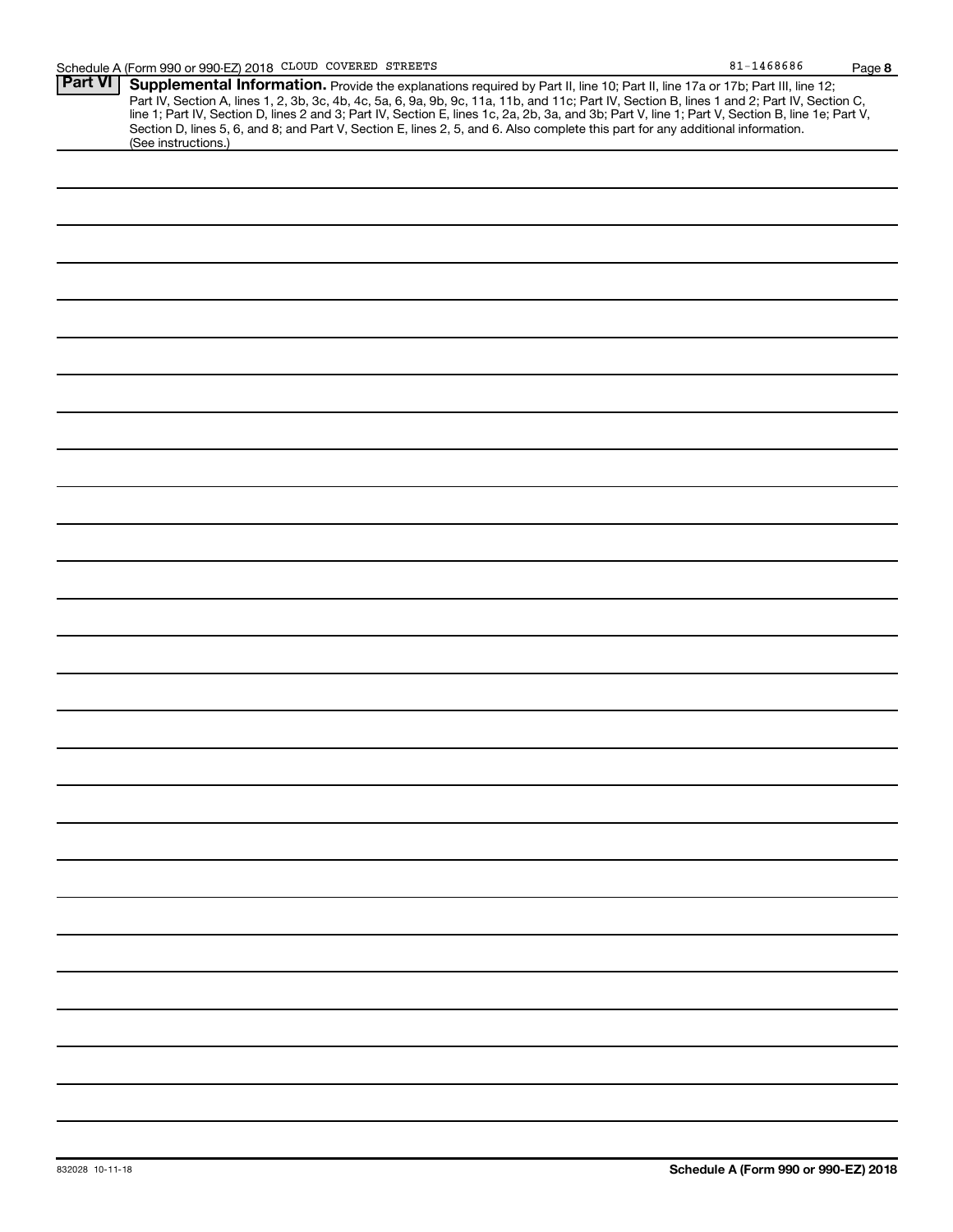**(Form 990 or 990-EZ)**

Department of the Treasury Internal Revenue Service Name of the organization

# **COMPOULE O** Supplemental Information to Form 990 or 990-EZ  $\frac{60\text{dB Na} \cdot 1545-004}{2018}$ <br>
Form 990 or 990-EZ or to provide any additional information.

**Form 990 or 990-EZ or to provide any additional information. | Attach to Form 990 or 990-EZ. | Go to www.irs.gov/Form990 for the latest information.**



**Employer identification number**

CLOUD COVERED STREETS 81-1468686

# FORM 990-EZ, PART I, LINE 16, OTHER EXPENSES:

| DESCRIPTION OF OTHER EXPENSES: | AMOUNT: |  |
|--------------------------------|---------|--|
| ASSISTANCE TO HOMELESS         | 3,338.  |  |
| FUNDRAISING                    | 1,070.  |  |
| MEETINGS                       | 1,977.  |  |
| INTERNET                       | 594.    |  |
| SUPPLIES                       | 318.    |  |
| VEHICLE EXPENSES               | 2,378.  |  |
| SMALL EQUIPMENT EXPENSE        | 597.    |  |
| TOTAL TO FORM 990-EZ, LINE 16  | 10,272. |  |

FORM 990-EZ, PART III, PRIMARY EXEMPT PURPOSE - PROVISION OF CLOTHING

SHOES, AND ASSISTANCE TO THE HOMELESS.

FORM 990-EZ, PART V, INFORMATION REGARDING PERSONAL BENEFIT CONTRACTS:

THE ORGANIZATION DID NOT, DURING THE YEAR, RECEIVE ANY FUNDS, DIRECTLY

OR INDIRECTLY, TO PAY PREMIUMS ON A PERSONAL BENEFIT CONTRACT.

THE ORGANIZATION, DID NOT, DURING THE YEAR, PAY ANY PREMIUMS, DIRECTLY,

OR INDIRECTLY, ON A PERSONAL BENEFIT CONTRACT.